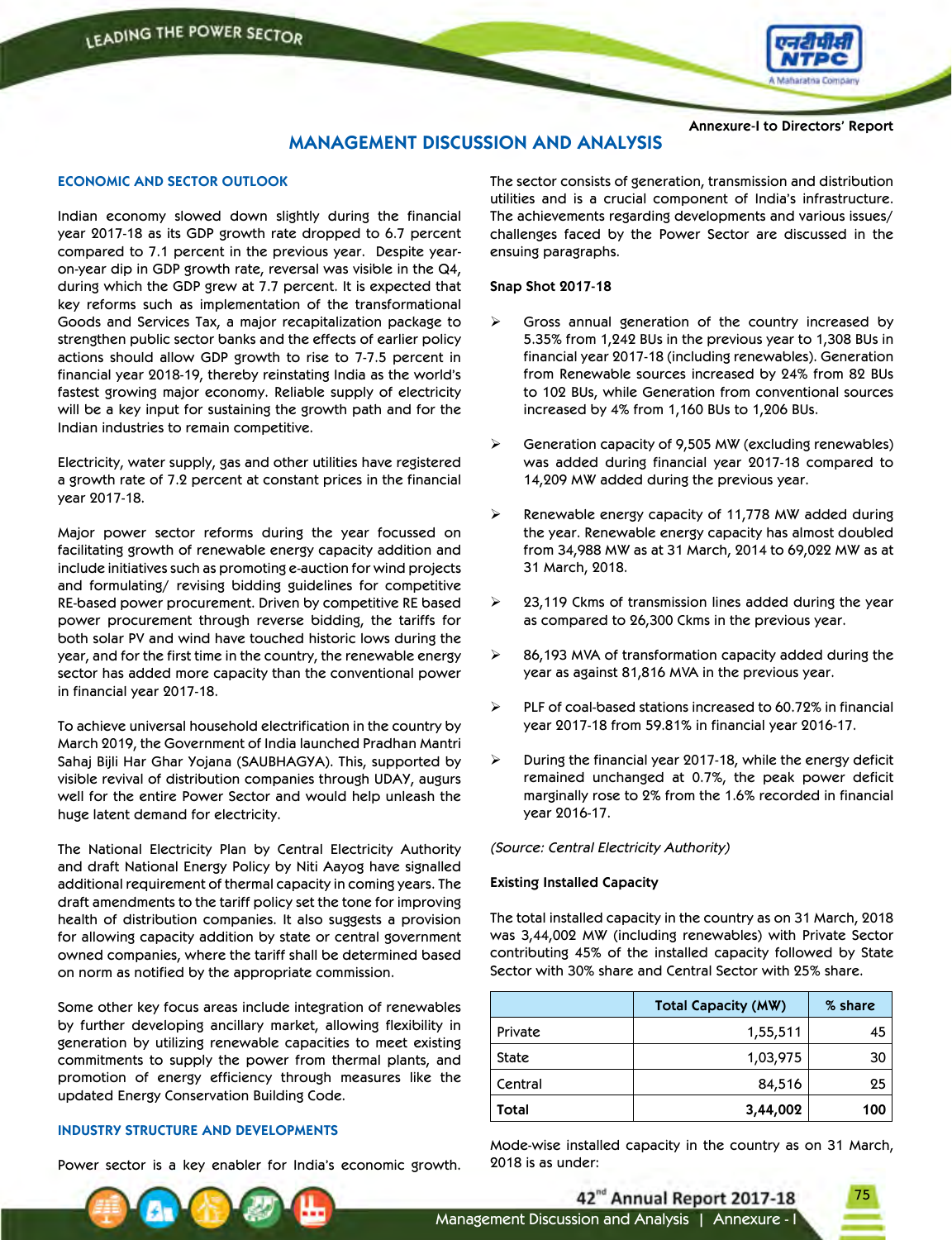

|                  | <b>Total Capacity (MW)</b> | % share |
|------------------|----------------------------|---------|
| Thermal          | 2,22,907                   | 65      |
| Nuclear          | 6,780                      |         |
| Hydro            | 45,293                     | 13      |
| RES (Renewables) | 69,022                     | 20      |
| Total            | 3,44,002                   | 100     |

*(Source: Central Electricity Authority-Installed Capacity report)*

#### **Capacity Utilization and Generation**

Capacity utilisation in the Indian power sector is measured by Plant Load Factor (PLF).

### **Sector wise PLF (Thermal)**

| <b>Sector</b>            | 2017-18 | 2016-17 |
|--------------------------|---------|---------|
| <b>State</b>             | 56.90   | 54.35   |
| Central                  | 72.38   | 71.29   |
| Private-IPP              | 55.09   | 55.90   |
| <b>Private-Utilities</b> | 60.42   | 58.49   |
| <b>All India</b>         | 60.72   | 59.81   |

*(Source: Central Electricity Authority)*

The outlook for generation appears promising with expected increase in industrial production and Government of India's mission to provide 24x7 electricity to all.

In the emerging scenario of high variable renewable energy infusion into the grid, supplying power with reliability has gained prominence over PLF. In this context, it is crucial that the thermal capacities are able to supply fast response balancing power and maintain adequate reserve capacity.

### **Existing Generation**

The total conventional power available in the country during the financial year 2017-18 was 1,206.31 BUs as compared to 1,160.14 BUs during last year, registering a growth of 3.98%. (generation figures pertain to monitored capacity by CEA)

**Sector-wise and fuel-wise break-up of generation (BUs) for the year 2017-18 is detailed as under:**

| <b>Sector</b>           | <b>Thermal</b> | <b>Hydro</b> | <b>Nuclear</b> | <b>Bhutan</b><br><b>Import</b> | Total    |
|-------------------------|----------------|--------------|----------------|--------------------------------|----------|
| Central                 | 356.13         | 55.04        | 38.35          |                                | 449.52   |
| State                   | 320.74         | 56.99        | 0.00           |                                | 377.73   |
| Private                 | 360.19         | 14.09        | 0.00           |                                | 374.28   |
| <b>Bhutan</b><br>Import | 0.00           | 0.00         | 0.00           | 4.78                           | 4.78     |
| Total                   | 1,037.06       | 126.12       | 38.35          | 4.78                           | 1,206.31 |

*(Source: Central Electricity Authority)*

76

As far as Thermal generation is concerned, based on the monitored capacity by CEA, the generation contribution of central sector is 33.12% with installed capacity share of 28.22%, state sector contributes 31.62% of generation with installed capacity share of 33.29% and private sector contributes 35.26% of generation with installed capacity share of 38.49%.

Central sector utilities have better performing stations as compared to those of State sector utilities and Private sector utilities.

### **Consumption**

In terms of per capita power consumption, India ranks among the lowest in the world. The per capita consumption of power in India is just 1,122 units in financial year 2016-17 (provisional) *(Source: Central Electricity Authority),whereas the global average is 3,052 units (Source: IEA Key World Energy Statistics 2017).*

Major end users of power can be broadly classified into industrial, agricultural, domestic and commercial consumers. These consumers represented approximately 40%, 19%, 24% and 9%, respectively, of power consumption measured by units of electricity consumed in the year 2016-17. Traction & Railways and others represented about 8% of power consumption. The electricity consumption in Industry sector has increased at a faster pace compared to other sectors during 2007-08 to 2016-17 with CAGR of 8.46%. The share of industry, however, has reduced in financial year 2016-17 as compared to financial year 2015-16.

*(Source: Ministry of Statistics and Programme Implementation-Energy Statistics 2018).*

As reported in the Draft National Energy Policy (June 2017), nearly 304 million Indians still lack access to electricity. The Government of India launched Pradhan Mantri Sahaj Bijli Har Ghar Yojana (SAUBHAGYA) in September 2017 to provide free electricity connections to all households in rural areas and poor families in urban areas by December 2018. It is an ambitious target as compared to earlier scheme of Power for All by 2022. As indicated in the SAUBHAGYA Dashboard, since 11.10.2017 more than 20% households have been electrified out of the ~4 crore households to be covered under this scheme. This takes the household electrification status to 87% of the total households in the country being electrified as on date.

### *(Source: SAUBHAGYA dashboard)*

Other key initiatives taken by Govt. of India include Integrated Power Development Scheme (for providing 24x7 power

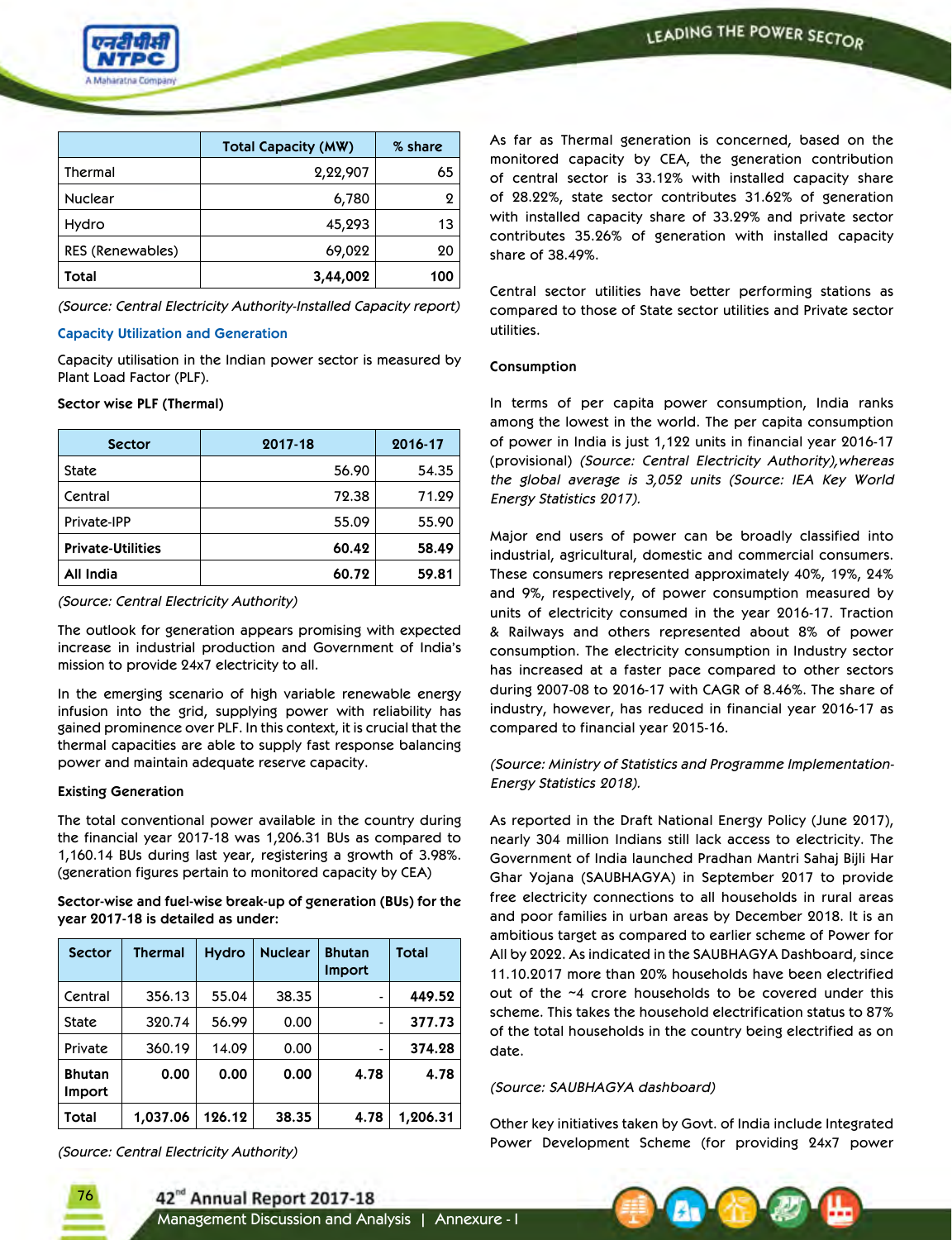

supply in the urban areas) and Deen Dayal Upadhyaya Gram Jyoti Yojana (agricultural feeders segregation, strengthening of sub-transmission & distribution infrastructure in rural areas and rural electrification). 100% village electrification has been achieved.

### **Transmission**

The transmission network (at voltages of 220 kV and above) in the country has grown at an average rate of ~7.22% CAGR since the end of 11th Plan in terms of circuit kilometers added.

The total inter-regional transmission capacity of country has increased from  $27,750$  MW at the end of  $11<sup>th</sup>$  plan to 86,450 MW as on 31 March, 2018. During the financial year 2017-18, 11,400 MW inter-regional capacity was added.

This augmentation of the national grid will help promote competition and enable merit order dispatch of generation leading to lower cost of power for consumers. This is also essential for supporting higher injection of renewables into the grid for transfer of power from RE-rich states to other states. This large-scale integration of renewable energy along with other factors such as increasing power generation capacity and reforms in fuel sector is slated to increase the demand for transmission capacity significantly in the coming years.

#### **Distribution**

Distribution is the key link to realize the Government of India's vision of supplying reliable 24x7 Power for All. For this, the distribution companies need to be healthy to be able to discharge their functions & responsibilities efficiently.

In the past few years, the average tariff charged from end-consumers has risen, but the increase has not been commensurate with the increase in the cost of supply resulting in consistent revenue gap. This, coupled with high AT&C losses, has been piling up huge losses for the state utilities.

To improve the distribution segment's performance, Government of India launched a comprehensive power sector reform scheme, Ujwal Discom Assurance Yojana (UDAY) on 05.10.2015 for operational and financial turnaround of Discoms. The scheme has helped debt laden Discoms to reduce losses by more than 70% to  $\sim$  ₹ 17,000 crore in financial year 2017-18. The ACC-ARR gap has reduced from ₹ 0.59 per kWh in 2016 to ₹ 0.22 per kWh in June 2018 and AT&C losses are below 20% now.

The proposed amendments in Tariff Policy include several distribution related changes to address the sustainability issues of distribution sector, such as:

- Time-based service level agreements for service to endconsumers and penalties for non-technical outages.
- $\triangleright$  Discoms to assure adequate tie-up of capacities to enable them to meet their power requirements by March 2019.
- Strict adherence to timeline for AT&C loss reduction to 15% by 2019 and further reduction to 10% by 2022.
- $\triangleright$  Subsidy to be given by way of Direct Benefit Transfer directly into consumer accounts and cross subsidy charges for open access are to be brought within 20% of the average cost of supply.
- Electricity supply to be made pre-paid with 100% metering of consumers.
- $\triangleright$  Regulations by appropriate commissions to make open access information transparent, applications handling time-bound and CSS payable for maximum period of 1 year.

### **Power Trading**

In India, power is transacted largely through long term Power Purchase Agreements (PPA) entered into between Generating companies and the Distribution utilities. A small portion is transacted through various short-term mechanisms like bilateral transactions through licensees, Day-ahead transactions through power exchanges and real time balancing market mechanism (i.e. Deviation Settlement Mechanism).

In the year 2017-18, around 89% of power generated in the Country was transacted through the long-term PPA route. 11% of the power was transacted through short-term trading mechanisms.

*(Source: Central Electricity Regulatory Commission)*

**Key Initiatives/Reforms & Regulatory Changes in Power Sector**

- 1. **SAUBHAGYA:** To achieve universal household electrification in the country by March 2019, GoI has launched the "Pradhan Mantri Sahaj Bijli Har Ghar Yojana (SAUBHAGYA)" in October 2017. Scope of the scheme includes providing electricity connections to all willing un-electrified households in rural areas, providing solar PV-based standalone systems to inaccessible villages and habitations and connections to all remaining economically poor willing un-electrified households in urban areas.
- 2. **SHAKTI:** GoI approved SHAKTI (Scheme for Harnessing

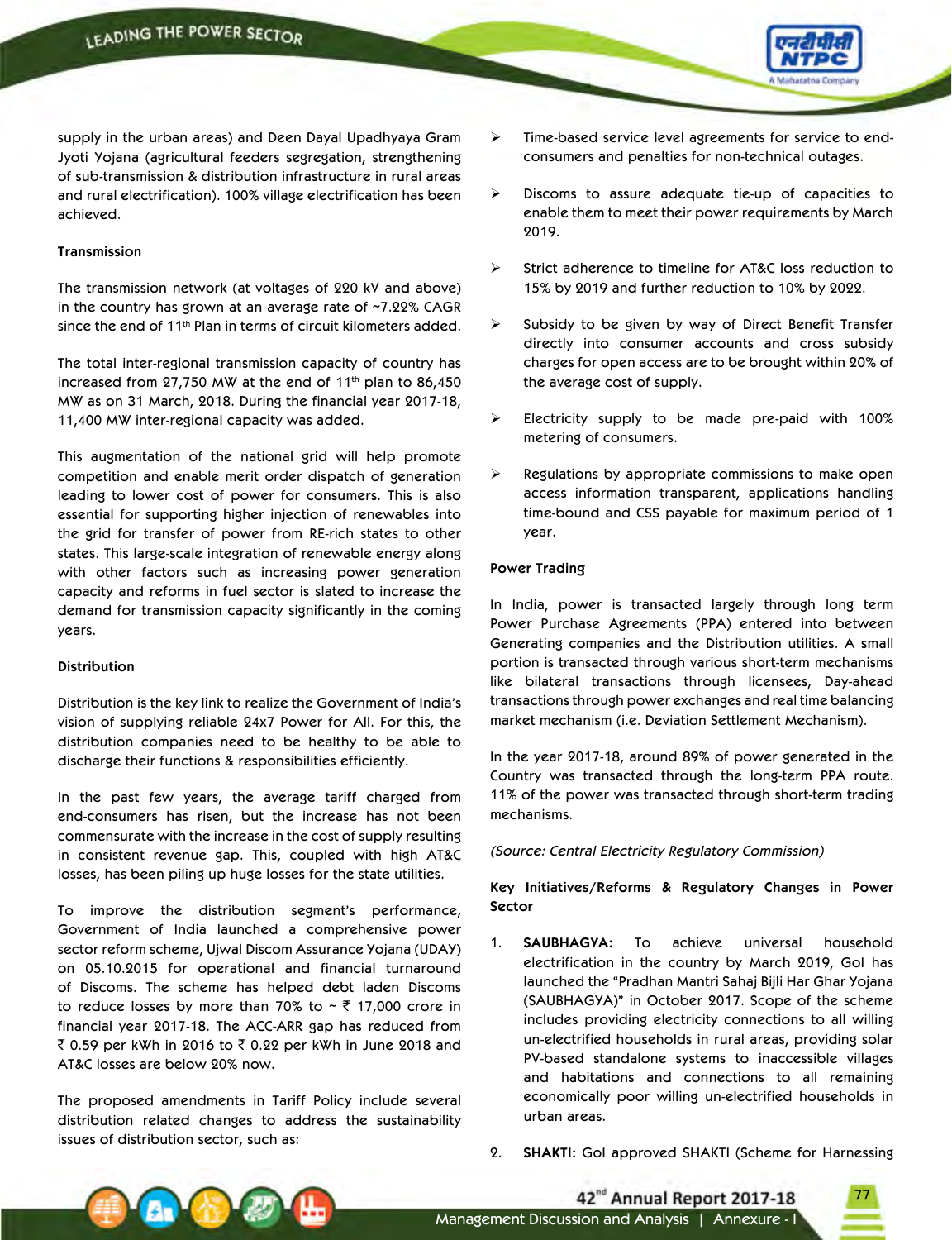

and Allocating Koyala Transparently in India) in May 2017 to make coal allocation more transparent and bidding based. As per the Scheme,future allocation/ grant of linkages to power producers/ IPPs will be based on auction. The Scheme shall benefit the sector in terms of coal availability for all power plants in transparent and objective manner, cheaper and affordable power, reduction of sectoral stress on account of non-availability of linkages to power projects thereby enhancing confidence of financial institutions in power sector.

- 3. Draft National Energy Policy released by Niti Aayog in June 2017 sets the new energy agenda for India consistent with the redefined role of emerging developments in the energy world. The four key objectives of this policy are Access at affordable prices, Improved security and Independence, Greater Sustainability and Economic Growth.
- 4. Central Electricity Authority released the National Electricity Plan in January 2018 which provides a 15 year perspective of power requirement, generation, fuel mix of generation, and all the integrating systems with respect of generation (especially renewable generation) and transmission systems. The Plan projects the electrical energy requirement to be 1,566-1,641 BUs in financial year 2021-22, compared to about 1200 BUs in financial year 2017-18, which translates into a more than 6% CAGR. The plan projects requirement of about additional 46 GW of thermal capacity by financial year 2026-27. This is in addition to the capacity already under construction.
- 5. Waiver of ISTS transmission charges and losses available for wind projects which will achieve COD till March 2019 and solar projects which will achieve COD till December 2019, will give boost to solar and wind power generation in the country.
- 6. Revised guidelines and Model Bidding Documents for medium-term procurement of power by Distribution Licensees through tariff based competitive bidding process were notified. This will result in greater transparency and fairness in procurement processes for ultimate benefit of the consumers.
- 7. Guidelines for Tariff Based Competitive Bidding Process for Procurement of Power from Grid Connected Solar PV and Wind Power Projects were issued in August 2017 and December 2017 respectively.
- 8. MoP notified a policy "Flexibility in Generation and Scheduling of Thermal Power Stations to Reduce Emissions" on 05.04.2018. This aims at providing flexibility to Gencos to partially substitute thermal power with Solar Power. Now Gencos have an option to replace

78

the thermal power with cheaper solar power, which will help Discoms in reducing their electricity cost and also fulfill RPO. Discoms need not sign any separate PPA for this RE power and will enjoy balancing power from the existing thermal power as well share net savings, if any.

- **9. Energy Efficiency related:**
	- a. Energy Conservation Building Code 2017 was launched in June 2017 which sets the minimum energy standard for new commercial buildings, including norms and standards for building design, lighting, heating, air-conditioning and electrical systems.
	- b. Trading of ESCerts (Energy Saving Certificates) under PAT Scheme of Bureau of Energy Efficiency has led to trading of about 10 lakh ESCerts at around ₹87 crore.
	- c. Under UJALA and Street Lighting National Programme, massive replacement with LED lights for residential and public lighting has led to substantial saving in energy.

## **OPPORTUNITIES AND THREATS/CHALLENGES**

## **OPPORTUNITIES**

## **1. Renewable Energy**

Government of India has targeted to achieve 175 GW capacity by 2022, comprising of 100 GW Solar, 60 GW Wind, 5 GW Small Hydro and 10 GW Bio-power (including biomass). Several measures in the renewable energy sector such as Guidelines for Tariff Based Competitive Bidding Process for Procurement of Power from Grid Connected Solar PV and Wind Power Projects, draft Solar-Wind hybrid policy are attracting investments in this sector. This, coupled with historic lows in solar and wind tariffs have completely transformed the sector dynamics. Also, the RPO trajectories set by National Tariff Policy 2016 that enhance the RE limits further promote the procurement of renewable energy by distribution companies.

 Your Company has made a target of achieving 32 GW of RE based capacity by 2032 under its long-term Corporate Plan. Your Company is also assisting the Government of India in its National Solar Mission.

 Variable Renewable Energy integration into the grid has opened up many opportunities for potential energy solutions under the umbrella of ancillary services, such as Battery energy storage, efficient ramping up and down of units etc.

42<sup>nd</sup> Annual Report 2017-18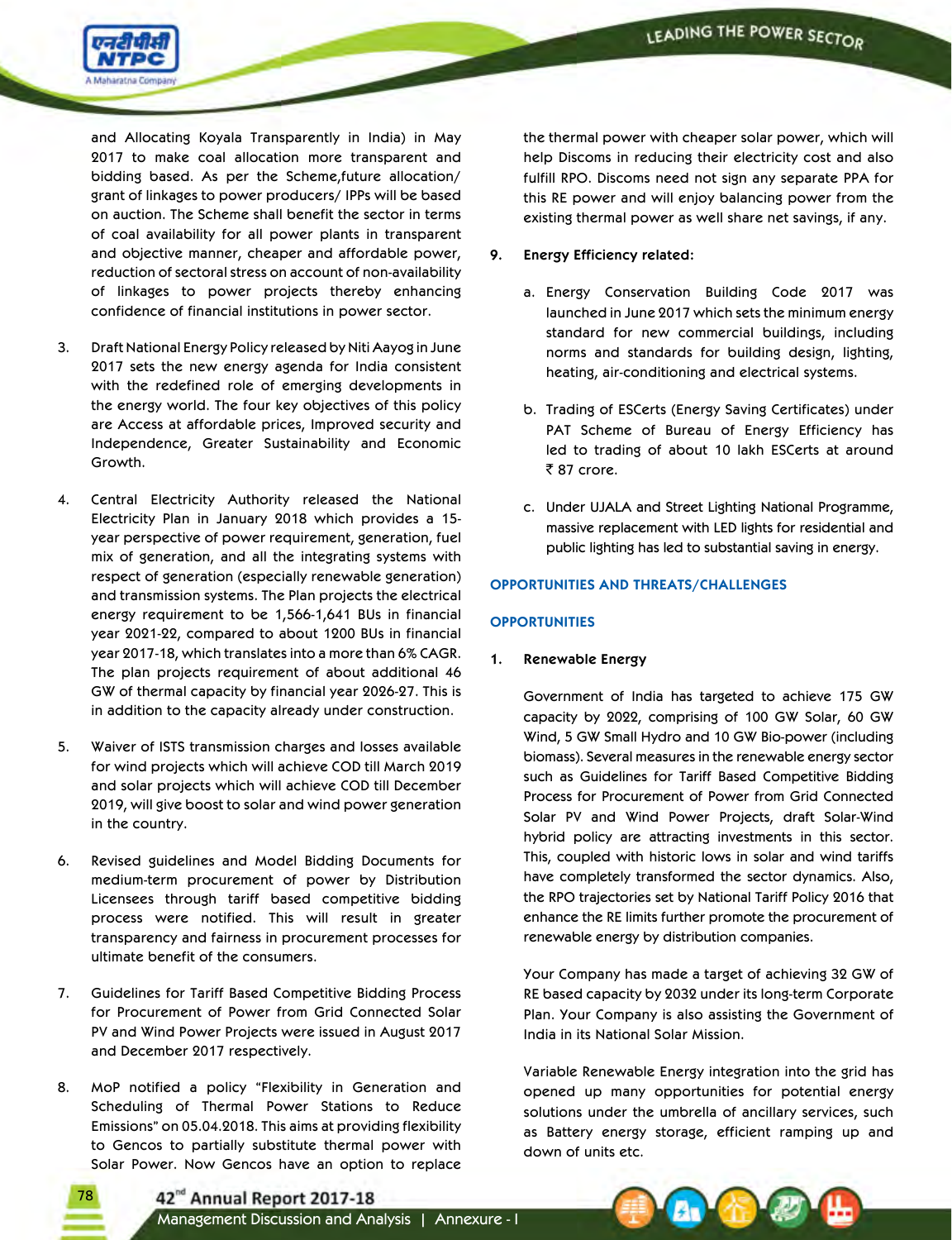

### **2. Electric Vehicles**

 The FAME mission (Faster Adoption and Manufacturing of Electric Vehicles), spearheaded by Ministry of Heavy Industries, has created opportunities for your Company in the form of additional demand of electricity, development of charging infrastructure & battery swapping facilities.

 It is estimated that by 2030, about 70 BUs of electricity may be consumed by the charging infrastructure. Your Company is actively looking for opportunities to enter the electric vehicle charging infrastructure business space. It has signed a Memorandum of Understanding with Jabalpur City Transport Services Limited (JCTSL) for meeting the city's charging related infrastructure needs and is exploring such tie-ups for other cities as well. Electric Vehicle business would not only help your company in venturing into a new business area but would also help increase power demand across the country.

 In order to promote electric mobility, the proposed amendments to the Tariff Policy 2016 includes the guideline that SERCs may lay down an appropriate framework for electricity supply from the Discom to the charging stations such that tariff is aligned with cost of supply and that there shall be single part tariff for this purpose in the initial 3 years.

 As an environmentally and socially responsible company, your company is promoting electric vehicles across the country by installing EV chargers in its plants and townships and is replacing public use vehicles with electric vehicles in a phased manner.

#### **3. Cross Border Power Trading**

 The country intends to establish a power grid that connects countries under BIMSTEC (Bay of Bengal Initiative for Multi-Sectoral Technical and Economic Cooperation). This will open up opportunities for your Company and the Indian power sector.

 NVVN, 100% owned subsidiary of NTPC, has been assigned the role of Nodal Agency for cross border trading of power with Bhutan, Bangladesh and Nepal by GoI. Currently, it is supplying 410 MW power to Bangladesh and 120 MW to Nepal under various agreements.

### **4. International business**

 Your Company, by virtue of its growing project management and O&M experience with an expanding power generation portfolio, is looking at overseas

opportunities, in Middle East & South East Asia and Africa.

#### **5. Environmental aspects**

 Revised environmental norms for thermal power plants notified by Ministry of Environment, Forest and Climate Change (MoEF & CC) require modifications in power plants to contain SPM, SOx, NOx and Mercury emissions and reduce specific water consumption and entails substantial investment. Government of India has recognised such investments as "Change in Law", for the purpose of recovering the cost of such investment under regulated tariff.

 Your company is spearheading the adoption of Flue Gas Desulphurisation and developing solutions for de-NOx that can be used for high ash content coal and shall be in a position to provide consultancy services for power plants across the nation for a smooth transition for meeting the new norms.

 Your company has successfully implemented pilot testing for biomass co-firing in its Dadri Power Plant and has awarded a contract to procure biomass pellets for co-firing up to 10%. This intervention is expected to discourage burning of crop residues.

#### **Threats/Challenges/Concerns**

### **1. Solar and Wind Power**

 With Tariff Based Competitive Bidding applicable for both solar and wind, their tariffs have been continuously falling and have hit historic lows in the financial year 2017-18. As the sector matures and consolidates, it is expected that more stable and realistic tariffs may be discovered.

 In order to integrate variable RE into the grid, coal based power plants have to regulate their generation to maintain grid balance. Therefore, influx of more RE power in the grid would require many coal-based plants to operate in a flexible manner. This cyclic operation has impact on coal-based power plants in terms of lower efficiency at partial load leading to higher generation cost. Although this is taken care of by the compensation charges for lower Loading Factors, the other 'integration costs' such as cost for balancing services, reduced life due to flexible operation of thermal plant are yet to be adequately quantified.

#### **2. Environmental Concerns**

The environmental concerns particularly relating to coal

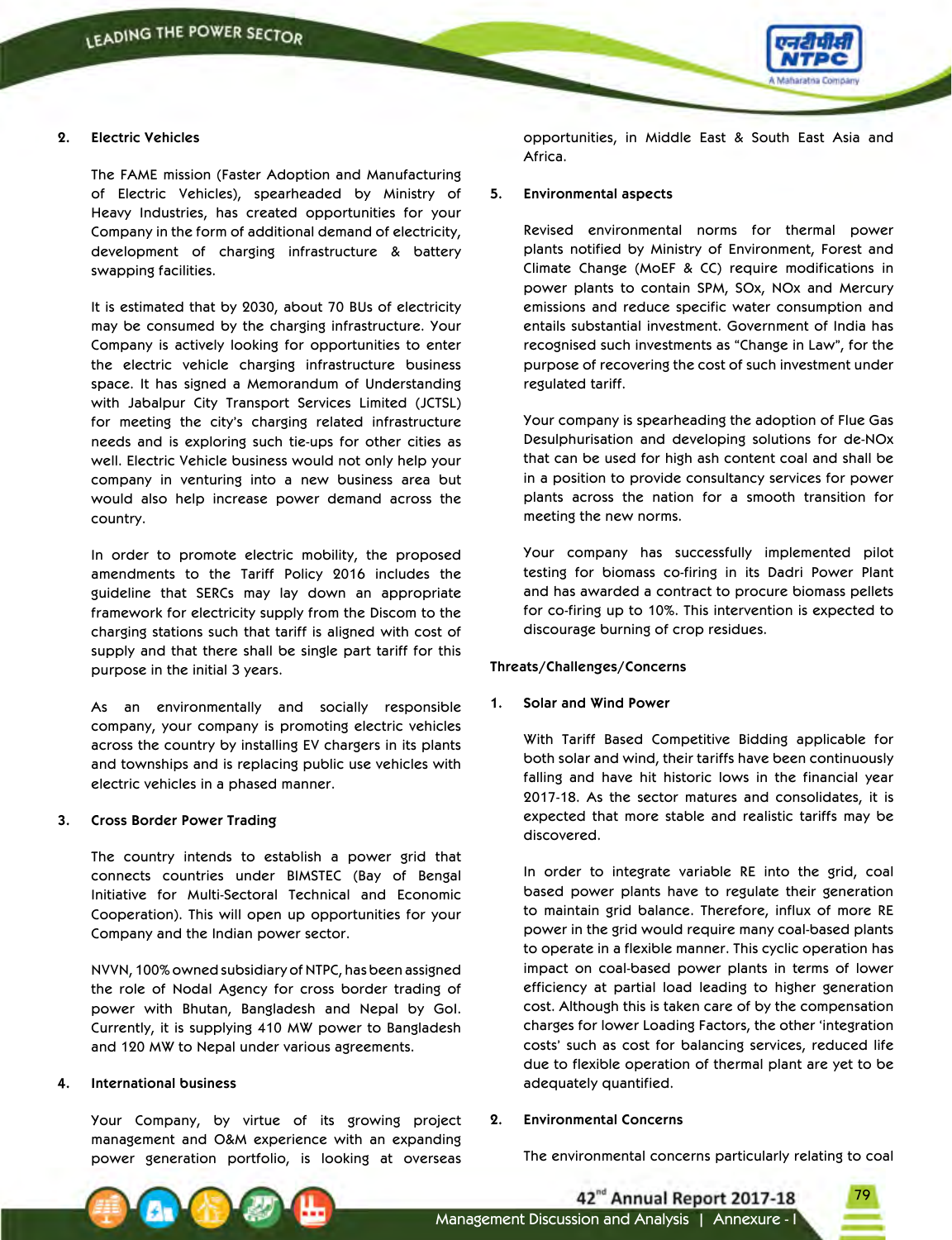

based thermal stations has emerged as a major issue. In December 2015, MoEF & CC notified the new standards for water consumption, particulate matter, SOx, NOx and mercury for thermal power stations, segregating them into three categories: plants installed before 31.12.2003, after 2003 up to 31.12.2016 and beyond 2016. Despite many challenges like availability of space, lack of proven technology for high ash domestic coal etc., the thermal plants have to undergo necessary retrofits to comply with the norms progressively by 2022. Logistics and supply chain for sourcing the consumables and disposing of the waste generated impose additional challenges.

 Further, the cost impact of these revised norms will be ~50 paisa per unit of electricity due to installation of new systems.

 Your Company has taken up installation of Flue Gas Desulphurisation at various locations in a phased manner with 500 MW under operation, more than 7 GW under construction and ~30 GW under various stages of bidding. Also, your Company is leading pilot tests for assessing appropriate technology for containing NOx emissions in Indian power stations using high ash content domestic coal.

### **3. Availability of Gas**

 Power sector is the third priority for domestic gas allocation after City Gas and Fertilizers. Domestic gas availability under APM falls short of requirement. Even the allocated gas under APM is not fully utilised as the gas-based stations are lower in merit order dispatch. On account of these factors, the PLF of gas-based power plants in the country remained low and the power sector has been struggling to recover costs of capital investment in gas-based capacity. With limited domestic gas availability, Flexible operations of gas stations in the most optimal manner, especially in view of increasing penetration of renewable requiring balancing power, is also under consideration by Government of India.

## **4. Other Issues/Concerns**

80

- • Availability of land/ Right to use of land/Right of way on land.
- • Availability of water.
- • Environment and forest clearance at State level to expedite E & F clearance to the project.
- • Logistics for movement of heavy machinery like roads and bridges.
- • Human resource requirement commensurate with the requirement of the various skilled and unskilled jobs.
- • Impact on conventional power capacity: Increasing share of Renewables is not only going to reduce PLF of conventional power plants, but also force to regulate generation to compensate for intraday variation in power generation by RE sources.
- • Grid integration issues: The integration of Renewable power into power systems results in 'integration costs' for grid which includes cost for balancing services, more flexible operation of thermal plant, reduced utilization of transmission network.

## **OUTLOOK FOR THE COMPANY**

## **Strategic focus of the Company**

Your Company is market leader in power generation, supplying around 23% of the country's electricity supply and thus plays a key role in India's economic activity. As a state-owned utility, your Company's priority is to provide affordable and reliable power and support for country's rapid developing economy. It has a diversified portfolio of coal, gas, solar, wind, hydro and small hydro-based power plants and has integrated both backwards and forward into coal mining and power trading.

As per its long term corporate plan, your Company has targeted to achieve total installed capacity of 130 GW by 2032, to be implemented through development of greenfield & brownfield projects, collaborations and acquisitions. The capacity will have a diversified fuel mix comprising 65.4% coal, 4.6% gas, 1.5% nuclear and 28.5% Renewable Energy Sources (RES) including hydro. Therefore, by 2032, non-fossil fuel based generation capacity shall make up nearly 30% of NTPC's portfolio.

Your company envisages enhancing its current presence in consultancy, power trading and ancillary services. It is also planning to make a foray into electric mobility and battery storage, supported by research & development and collaboration with OEM/OES, research institutes etc.

## **Inorganic growth opportunities**

Your Company is looking for opportunities for acquisition of power plants if available at attractive valuations for adding capacity after analysing the technical and financial viability of the project(s). Considering huge stranded generation capacity, there is a good scope for consolidation in the sector.

Your Company has acquired equity of Bihar State Power Generation Co. Ltd. (BSPGCL) in Kanti Bijlee Utpadan Nigam Ltd & Nabinagar Power Generating Company Limited making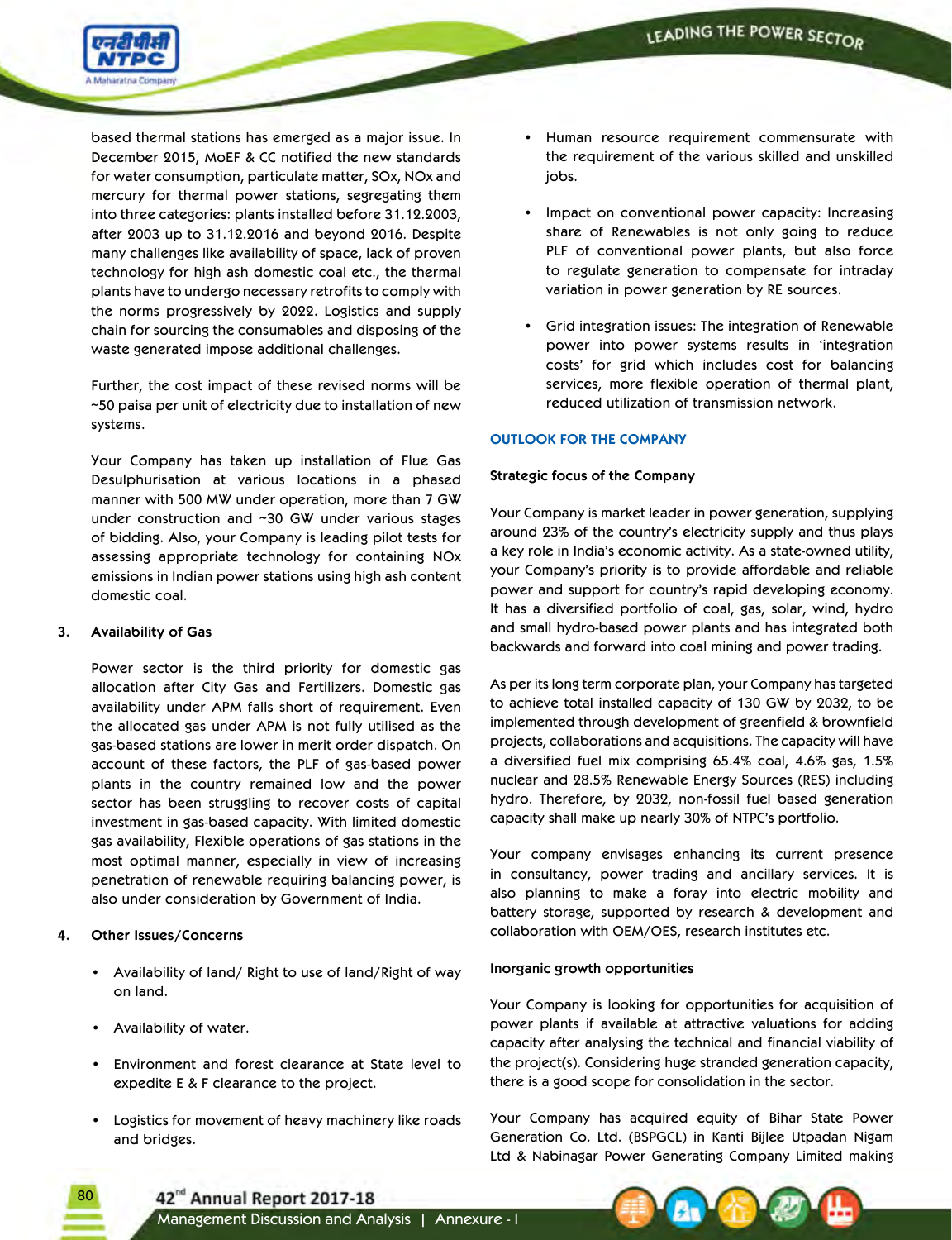

them wholly-owned subsidiaries. Further, enabling actions are underway for the takeover of Barauni Thermal Power Station. These stations together account for about 3 GW capacity.

#### **Fuel Security**

Your Company has achieved fuel security through its longterm coal supply agreements. The materialization of Annual Contracted Quantity increased to 96% in current financial year from 94% during the last fiscal.

Your Company has been allocated 10 coal blocks with estimated geological reserves of ~7 billion tonnes with estimated mining capacity of 111 million tonnes per annum. With these coal blocks, your company aspires to become one of the largest captive coal mining companies in the country. It is envisaged that by 2030, one-third of NTPC's requirement would be fulfilled from captive mines.

During the financial year 2017-18, your Company has made significant progress in development of various coal mines. Dulanga coal block has become operational since February 2018. Coal production from Pakri-Barwadih coal mine project had started in financial year 2016-17 and coal is being supplied to Company's Thermal Power Plants at Barh, Kudgi and Solapur.

Your Company's reliance on imported coal is negligible, thereby contributing to reduction in cost of power. During the financial year 2017-18, less than 0.2% of your Company's coal consumption was from imported sources.

### **Renewable Energy**

With more than 870 MW of solar installed capacity, your Company has ventured into large-scale deployment of solar assets and is committed to add 10 GW of own renewable power capacity by 2022. Your Company is also assisting the Government of India in its National Solar Mission.

Your Company through its R&D wing NETRA has installed 100 kW floating solar PV Plant at its Rajiv Gandhi Combined Cycle Power plant in Kerala and is set to capitalize on opportunities presented in this segment.

### **Optimisation of ECR**

In spite of increase in coal prices, coal cess and railway freight, your company has been able to keep the average ECR stable by optimal utilisation and swapping of coal linkages. During the current year, the ECR of NTPC coal stations reduced to  $\bar{z}$  1.91 per unit from  $\bar{\tau}$  1.98 per unit in the previous year. The entire exercise was carried out for the benefit of end consumers.

#### **Off-take and realization**

The National Electricity Plan projects additional requirement of 46 GW of coal based capacity by 2027. This is in addition to the capacity already under construction. Your company firmly believes that with structural reforms in the distribution segment through UDAY Scheme and SAUBHAGYA, proposed amendments in Tariff Policy, economic growth of the country and improving standards of lives, the demand will pick-up.

Your Company has, for the 15<sup>th</sup> consecutive year, realized 100% of its dues and is confident of maintaining its track record in future also. Further, with extension of Tri-partite Agreements by most of the states, the risk of realization is mitigated to great extent.

### **Leveraging on strengths for delivering better future performance**

Your Company derives competitive edge from its strengths and is confident of meeting future challenges in the sector.

### **a. Project Management**

 Your Company has adopted an integrated system for planning, scheduling, monitoring and controlling of approved projects under implementation. To coordinate and synchronise all the support functions of project management it relies on a three-tiered project management system known as the Integrated Project Management Control System (IPMCS), which integrates its engineering management, contract management and construction management control centers.

 The IPMCS system provides regular monitoring, analysis of variations identified both within the external and internal control parameters and taking managerial action based on "Management by exception" philosophy.

 Your Company has added 3,478 MW capacity and commercialised 4,423 MW capacity in FY 2017-18. This is the 2<sup>nd</sup> highest yearly commercial capacity addition achieved in the history of NTPC.

### **b. Operational Efficiency**

 The operating performance of NTPC has been considerably above the national average. During the financial year 2017-18 PLF of NTPC coal stations was 77.90% against all India PLF of 60.72%. Over the years, NTPC has consistently operated at much higher operating efficiency as compared to All India operating performance.

Company's generation grew by 6.19% during financial year 2017-18. The total generation of the company was 265.798 BUs in financial year 2017-18 as against 250.314 BUs in financial year 2016-17.

81



42<sup>nd</sup> Annual Report 2017-18 Management Discussion and Analysis | Annexure - I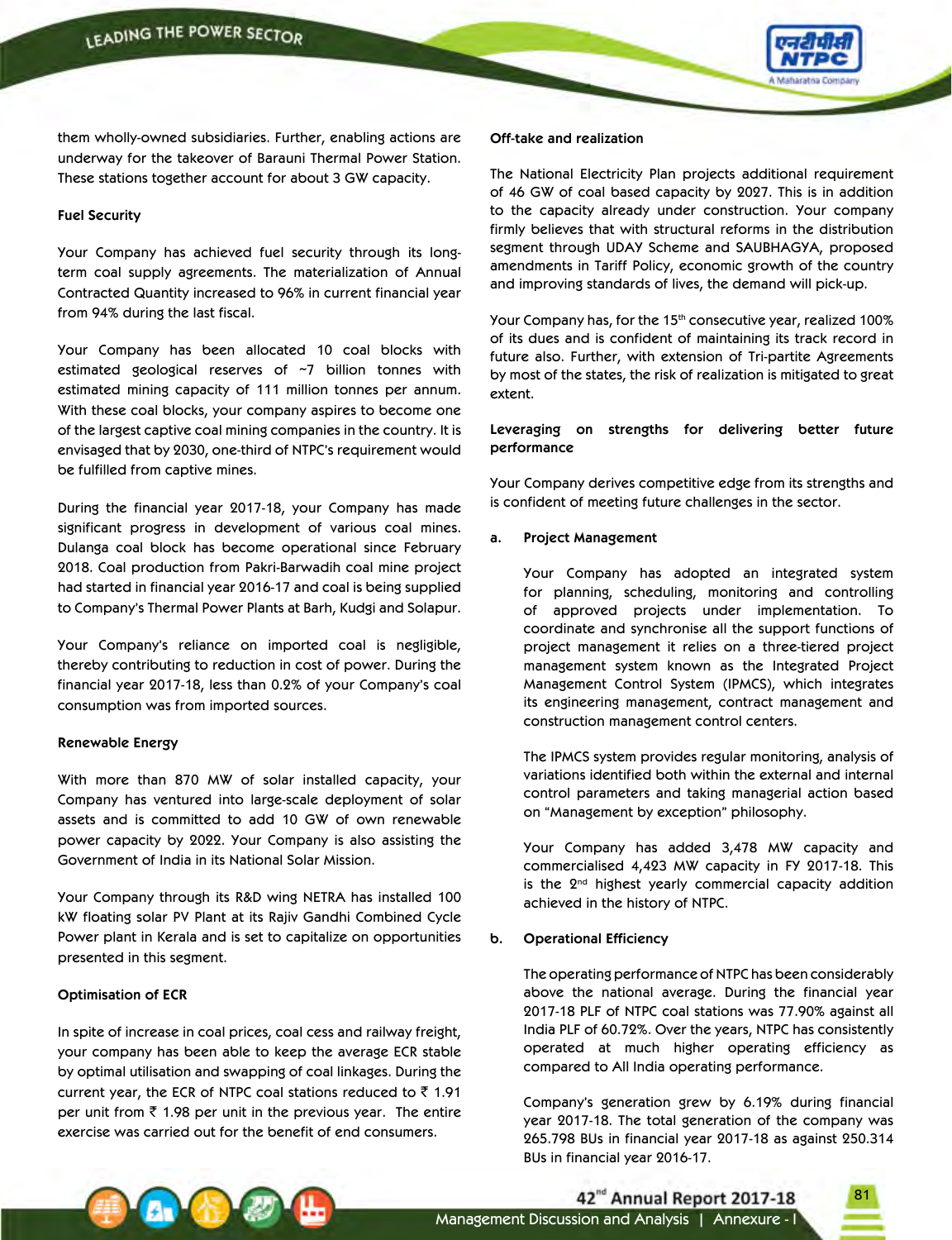

 In order to achieve cost-competitive, environment friendly, efficient & reliable power generation, the company has adopted following strategies:-

- $\checkmark$  Advance alert/support to stations through remote (Special Analytics & Computational Services Center) analysis of critical operation parameters, is functional, thereby improving system reliability and effecting a reduction in outages & maintenance costs.
- $\checkmark$  Reduction of forced outages through monitoring of start-up & planned shutdown, root cause analysis of outages & trips, with action plans for mitigating all system/equipment liabilities.
- $\checkmark$  Optimizing planned outage period through implementation of overhaul preparedness index (OPI), ensuring all quality checks and time bound monitoring of each activity.
- $\checkmark$  To implement best practices at enterprise level, knowledge teams for each equipment has been created.
- $\checkmark$  Improvement in Heat Rate & Auxiliary Power Consumption achieved by parametric optimization at part loads by operation of units in sliding pressure mode & optimizing excess air.
- $\checkmark$  To minimize efficiency losses in stations, Plant Information (PI) system based applications for real time efficiency & loss calculations.
- $\checkmark$  Structured & regular energy audit helps to identify potential areas of improvement in APC reduction which are being addressed in planned time bound implementation schedule.
- $\checkmark$  Implementation of Energy Efficiency Management System (EEMS) consisting of periodic assessments, field tests, performance gap analysis deviations and updating of action plans at all stations.
- $\checkmark$  To reduce cost of thermal generation, steps have been taken to maximize use of domestic coal, swapping of coal sources to reduce transport cost & proper blending.
- $\checkmark$  Use of comprehensive Performance Evaluation Matrix for relative evaluation of the performance of various power plants over a set of comprehensive performance indicators to create an environment of in-house challenge and competition. The parameters are reviewed annually to include new set of parameters commensurate with market dynamics and development of power sector.
- $\checkmark$  Adopting advanced technologies in new units e.g. commissioning of super critical units, which improves system efficiency & reduces carbon footprint.
- $\checkmark$  Renovation & modernisation for reduction of greenhouse gas emissions, effective modernized control systems for environment friendly economic generation.
- **c. Human Resources**

 Your Company has a highly talented team of committed professionals and has been able to induct, develop and retain the best talent. Your Company has a pool of ~21,000 employees creating value for the Company. Your Company has a very low executive attrition rate. The HR vision of your Company is "To enable its people to be a family of committed world class professionals, making NTPC a learning organisation." Your company is deeply passionate about ensuring the holistic development of all its employees as distinct individuals and good citizens. Competence building, Commitment building, Culture building and Systems building are the four pillars on which HR systems of your company are based.

 Your Company has been conferred with various HR awards over the years by reputed institutions and consistently features among the "Great Places to Work For". The commitment of the employees is also reflected in terms of financial parameters such as sales/employee, value added/per employee etc.

## **d. Sound Corporate Governance**

Your Company's corporate governance practices have been recognized and awarded at several forums. Your Company believes in following the highest standards of transparency, integrity and accountability. It enjoys the confidence of all stakeholders alike. Your Company not only believes in adopting best practices but also includes public interest in its corporate priorities and has developed extensive social outreach programmes.

## **e. Robust financials and systems**

 Your Company has strong financial systems in place. It believes in prudent management of its financial resources and strives to reduce the cost of capital. Your company enjoys highest credit-rating assigned by CRISIL, ICRA and CARE. The foreign ratings by Fitch, S&P & Moody's are at par with sovereign ratings. It has robust financials leading to strong cash flows which are being progressively deployed in generating assets. Your Company has a strong balance-sheet coupled with low gearing and healthy

42<sup>nd</sup> Annual Report 2017-18

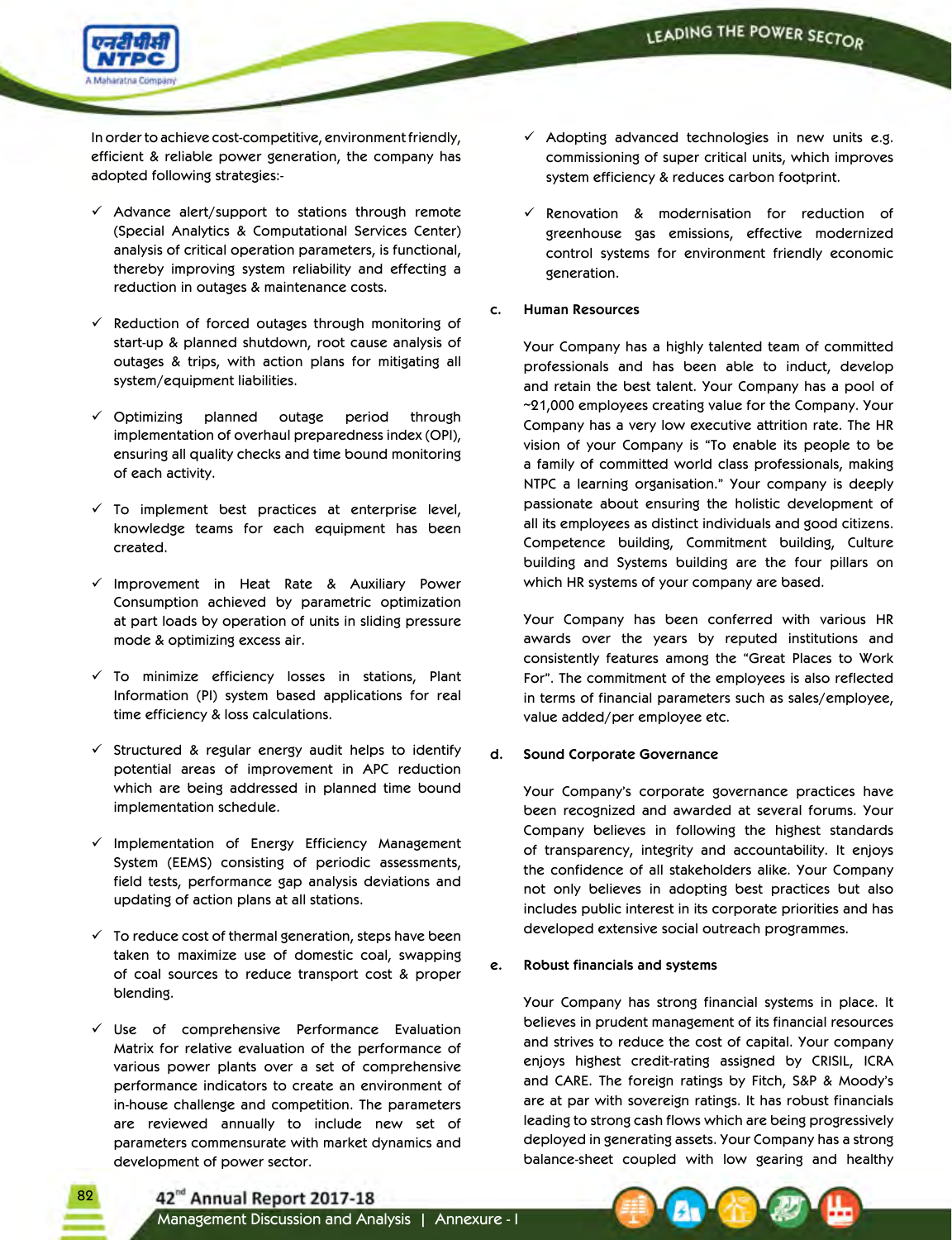

coverage ratios. As a result, your Company has been able to raise resources for its capital expansion projects at very competitive interest rates both in domestic as well as international market.

### **RISK MANAGEMENT**

Your Company has an elaborate Enterprise Risk Management framework in place. A Functional Director level sub Committee of the Board, called Risk Management Committee (RMC) has been constituted in compliance with the Companies Act, 2013 and SEBI (LODR) Regulations. The RMC is responsible for identifying & reviewing the risks and to formulate action plans and strategies to mitigate risks on short term as well as long term basis. The RMC has identified 25 risks, out of which 8 have been classified as the top risks for the company:

- • Compliance of emission, ash utilization and regulatory norms
- Delay in execution of projects
- • Difficulties in acquisition of land
- • Inadequate fuel supply
- • Risks pertaining to Hydro Projects
- • Risks related to coal mining
- • Sustaining efficient plant operations
- Threats to Safety & security of people & property

The risks are regularly monitored through reporting of key performance indicators of identified risks. The risk assessment and the action required to be taken are reported regularly to the Board of Directors.

#### **Internal Control**

To ensure regulatory and statutory compliances as well to provide highest level of corporate governance, your Company has robust internal systems and processes in place for smooth and efficient conduct of business and complies with relevant laws and regulations. A comprehensive delegation of power exists for smooth decision making which is being periodically reviewed to align it with changing business environment and for speedier decision making. Elaborate guidelines for preparation of accounts are followed consistently for uniform compliance. In order to ensure that all checks and balances are in place and all internal control systems are in order, regular and exhaustive internal audits are conducted by the experienced firms of Chartered Accountants in close co-ordination with

the Company's own Internal Audit Department. Besides, the Company has two committees of the Board viz. Audit Committee and Committee on Management Controls to keep a close watch on compliance with Internal Control Systems.

A well-defined internal control framework has been developed identifying key controls. The supervision of operational efficiency of designed key controls is done by Internal Audit. The framework provides elaborate system of checks and balances based on self-assessment as well as audit of controls conducted by Internal Audit at the process level. Gap Tracking report for operating efficiency of controls is reviewed by the management regularly and action is taken to further strengthen the Internal Control System by further standardizing systems & procedures and implement process changes, wherever required, keeping in view the dynamic environment in which your Company is operating. The Internal Control Framework system presents a written assessment of effectiveness of Company's internal control over financial reporting by the process owners to facilitate certification by CEO and CFO and enhances reliability of assertion.

### **FINANCIAL DISCUSSION AND ANALYSIS**

A detailed discussion and analysis on financial statements is furnished below. Figures of previous year have been regrouped/rearranged wherever necessary. Reference to Note (s) in the following paragraphs refers to the Notes to the standalone financial statements for the financial year 2017-18 placed elsewhere in this report.

#### **Financial position**

The items of the Balance Sheet are as discussed under:

**1 Property, plant & equipment (PPE), Capital work-in– progress, Intangible assets and Intangible assets under development (Note-2 to Note-5)**

The PPE, Intangible assets, Capital work-in–progress and Intangible assets under development of the Company are detailed as under:

|                                                 |                |             | (₹ Crore) |
|-------------------------------------------------|----------------|-------------|-----------|
| <b>Particulars</b>                              | As at March 31 |             | % Change  |
|                                                 | 2018           | 2017        |           |
| Gross block of PPE (Note-2)                     | 1,40,739.35    | 1,11,414.60 | 26%       |
| Net block of PPE (Note-2)                       | 1,20,720.61    | 99,062.70   | 22%       |
| Capital work-in-progress<br>(Note-3)            | 77,313.87      | 80,302.46   | $-4%$     |
| Intangible assets (Note-4)*                     | 331.60         | 293.02      | 13%       |
| Intangible assets under<br>development (Note-5) | 469.36         | 434.63      | 8%        |

\* Net block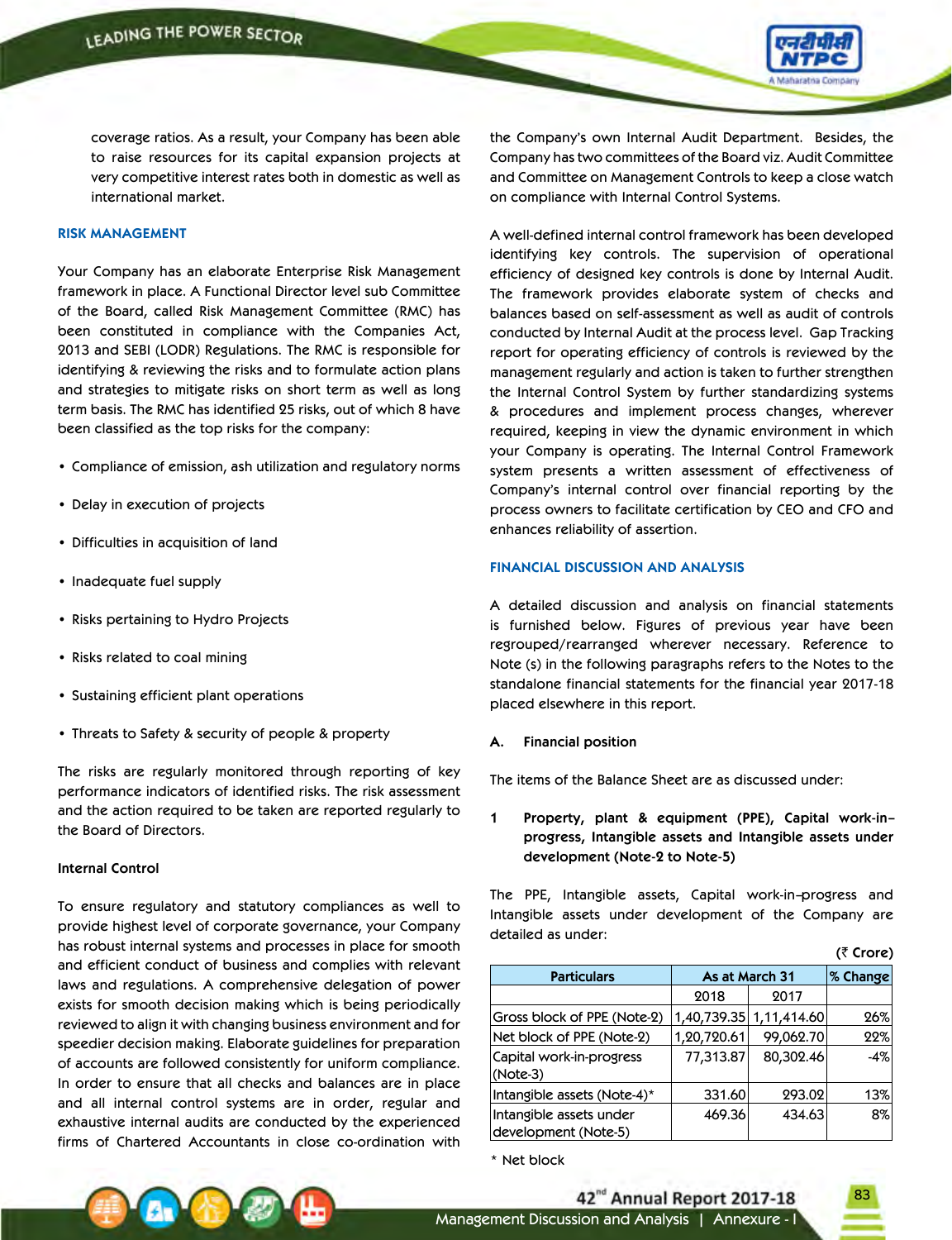

During the year, total gross block of PPE increased by ₹ 29,324.75 crore over the previous year i.e. by 26%. This was mainly on account of declaration of commercial operation of 3,978 MW capacities during financial year 2017-18 and also capitalisation of some other assets. Correspondingly, net block has increased by 22% and capital work-in-progress has decreased by 4%. Intangible assets and intangible assets under development taken together have increased by 10% over the last year.

## **2 Investments in subsidiary and joint venture companies (Note-6)**

The break-up of investments in subsidiary and joint venture companies is as follows:

|                              |                | (₹ Crore) |
|------------------------------|----------------|-----------|
| <b>Particulars</b>           | As at March 31 |           |
|                              | 2018           | 2017      |
| Investment in Subsidiaries   | 2,754.62       | 1,922.23  |
| Investment in Joint ventures | 7,186.58       | 6,212.40  |
| <b>Total</b>                 | 9,941.20       | 8,134.63  |

During the year, investments in subsidiary and joint venture companies increased by 22%. The Company invested ₹832.39 crore in the following subsidiary companies:

|                                   | $(5$ Crore) |
|-----------------------------------|-------------|
| Name of subsidiary company        | Amount      |
| Kanti Bijlee Utpadan Nigam Ltd.   | 313.43      |
| Bhartiya Rail Bijlee Company Ltd. | 426.92      |
| Patratu Vidyut Utpadan Nigam Ltd. | 92.04       |
| Total investment                  | 832.39      |

The Company's investment in joint venture companies increased by  $\bar{z}$  974.18 crore as under:

|                                                                       | (₹ Crore) |
|-----------------------------------------------------------------------|-----------|
| <b>Name of JV Company</b>                                             | Amount    |
| NTPC-Tamil Nadu Energy Company Ltd.                                   | 24.38     |
| Ratnagiri Gas & Power Private Ltd. (RGPPL)*                           | $-139.75$ |
| Konkan LNG Private Ltd. (KLPL)*                                       | 139.75    |
| Aravali Power Company Private Ltd.                                    | 34.50     |
| Meja Urja Nigam Private Ltd.                                          | 42.89     |
| BF-NTPC Energy Systems Ltd.                                           | 0.28      |
| Nabinagar Power Generating Company Private Ltd.                       | 470.64    |
| Hindustan Urvarak & Rasayan Ltd.                                      | 328.22    |
| Bangladesh-India Friendship Power Co. Private Ltd.                    | 64.71     |
| Total investment                                                      | 965.62    |
| Less: Provision for impairment made/(written back) during the<br>year |           |
| Ratnagiri Gas & Power Private Ltd.                                    | 165.90    |
| Konkan LNG Private Ltd.                                               | (139.75)  |
| NTPC BHEL Power Projects Private Ltd.                                 | (16.91)   |
| BF-NTPC Energy Systems Ltd.                                           | (0.68)    |
| Net increase in Investment                                            | 974.18    |

\* Power and LNG business of RGPPL has been demerged during the year. Consequent upon demerger, NTPC's stake in RGPPL has reduced by  $\bar{z}$  139.75 crore to ₹ 834.55 crore. Further, equity shares amounting to ₹ 139.75 crore have been allotted to NTPC in KLPL.

### **3 Non-current financial assets (Note-7 to Note-10)**

Non-current financial assets mainly comprise of investment in equity instruments, trade receivables, loans to related parties, employees & others, share application money, claims recoverable, finance lease receivables and mine closure deposit.

| (₹ Crore)                           |                |          |         |  |
|-------------------------------------|----------------|----------|---------|--|
| <b>Particulars</b>                  | As at March 31 | % Change |         |  |
|                                     | 2018           | 2017     |         |  |
| Investments (Note-7)                | 106.28         | 113.48   | -6%     |  |
| Trade receivables<br>$(Note-8)$     |                | 35.59    | $-100%$ |  |
| Loans (Note-9)                      | 655.67         | 530.59   | 24%     |  |
| Other financial assets<br>(Note-10) | 1,632.86       | 1,874.18 | $-13%$  |  |
| Total                               | 2,394.81       | 2,553.84 | -6%     |  |

Investments mainly comprise of investment in equity instruments of PTC India Ltd. The carrying value of equity instruments of PTC India Ltd. has decreased from  $\bar{\tau}$  112.08 crore as at 31 March,  $2017$  to  $\bar{z}$  104.88 crore as at 31 March, 2018 due to decrease in market value of shares of PTC India Ltd.

Loans have increased from  $\bar{\tau}$  530.59 crore as at 31 March, 2017 to  $\bar{\tau}$  655.67 crore as at 31 March, 2018. Increase in loans is mainly due to increase in outstanding loan to subsidiary company, Kanti Bijli Utpadan Nigam Ltd., by  $\bar{\tau}$  80.00 crore. In addition, outstanding loans to employees have also increased by ₹78.56 crore as at 31 March, 2018.

Other financial assets include share application money pending allotment in subsidiary and joint venture companies, claims recoverable, finance lease receivables and mine closure deposit.

|                                                                                                 |                |          | (₹ Crore) |  |
|-------------------------------------------------------------------------------------------------|----------------|----------|-----------|--|
| <b>Other financial assets</b>                                                                   | As at March 31 |          | % Change  |  |
| (Note-10)                                                                                       | 2018           | 2017     |           |  |
| Share application<br>money pending<br>allotment in subsidiary<br>and joint venture<br>companies | 407.85         | 704.25   | $-42%$    |  |
| Claims recoverable                                                                              | 704.22         | 638.97   | 10%       |  |
| Finance lease<br>receivables                                                                    | 502.32         | 525.29   | $-4%$     |  |
| Mine closure deposit                                                                            | 18.47          | 5.67     | 226%      |  |
| Total                                                                                           | 1,632.86       | 1,874.18 | $-13%$    |  |



84

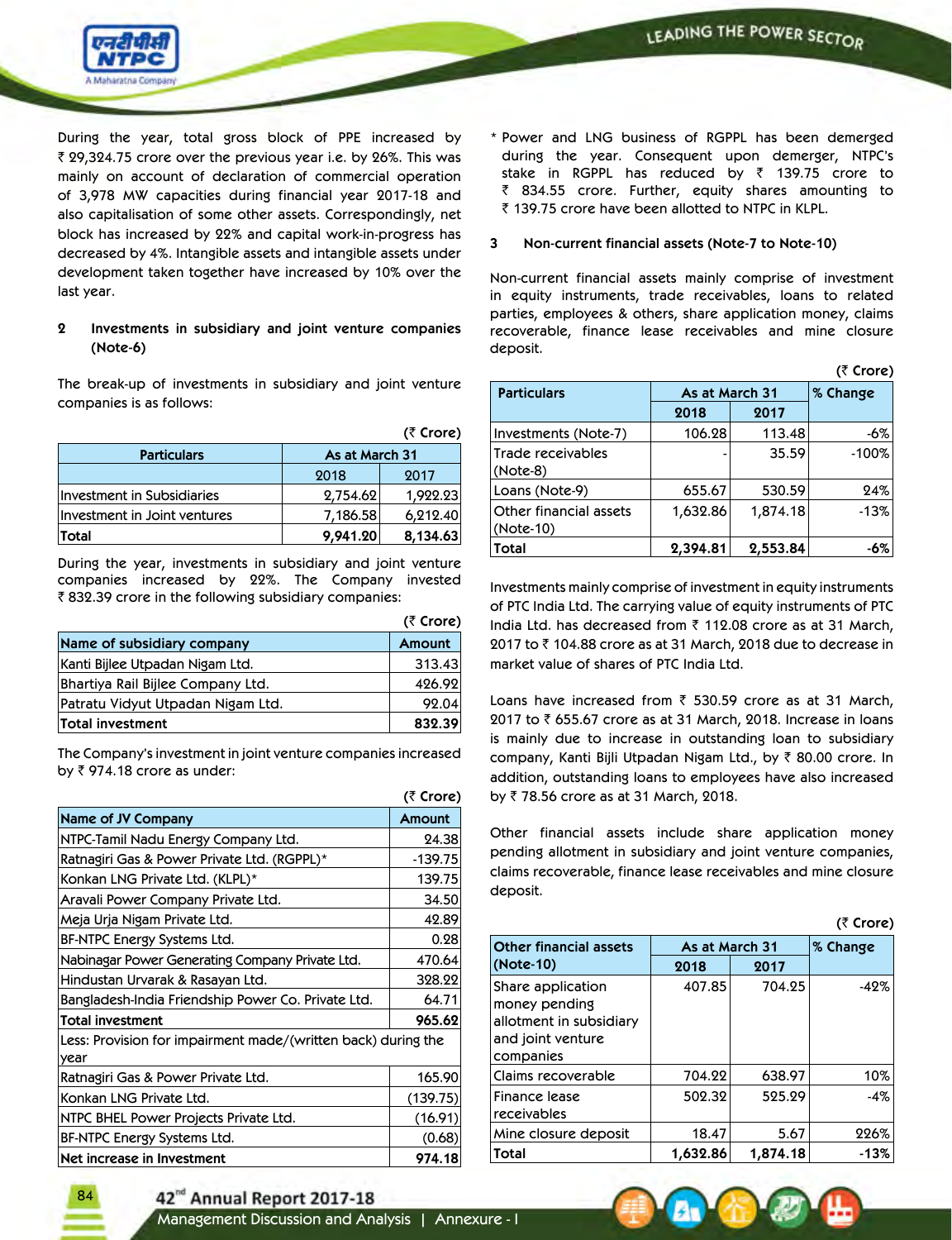

 $(\bar{z}$   $Cron)$ 

Share application money pending allotment in subsidiary and joint venture companies and mine closure deposit have been reclassified in Note-6 and Note-11 respectively in previous period's financial statements to enhance comparability with the current year's financial statements.

Claims recoverable includes  $\bar{\tau}$  680.11 crore (31 March 2017:  $\bar{\tau}$  619.34) towards the cost incurred up to 31 March, 2018 in respect of one hydro power project, the construction of which has been discontinued on the advice of the Ministry of Power (MOP), GOI. This includes  $\bar{\tau}$  390.59 crore (31 March 2017: ₹ 332.38 crore) in respect of arbitration awards challenged by the Company before Hon'ble High Court. In the event the High Court grants relief to the Company, the amount would be adjusted against Current liabilities - Provisions - Provision for Others (Note-32). Management expects that the total cost incurred, anticipated expenditure on the safety and stabilization measures, other recurring site expenses and interest costs as well as claims of contractors/vendors for various packages for this project will be compensated in full by the GoI. Hence, no provision is considered necessary.

Keeping in view the provisions of Appendix C to Ind AS 17 'Leases' w.r.t. determining whether an arrangement contains a lease, the Company has ascertained that the Power Purchase Agreement (PPA) entered into for Stage I of one power station with the beneficiary falls under the definition of finance lease. Accordingly, the written down value of the specified assets has been derecognised from PPE and accounted for as Finance Lease Receivable (FLR). Recovery of capacity charges towards depreciation (including AAD), interest on loan capital & return on equity (pre-tax) components from the beneficiary are adjusted against FLR. The interest component of the FLR and amount received on account of revision of tariff of previous periods in respect of the above three elements are recognised as 'Interest income on assets under finance lease' under 'Revenue from operations' (Note-36).

#### **4 Other non-current assets (Note-11)**

Total other non-current assets as at 31 March, 2018 were ₹ 11,568.68 crore as against ₹ 16,873.48 crore as at 31 March, 2017. Other non-current assets consist of advances for capital expenditure, advances other than capital advances, security deposits, advance tax net of provision for tax, deferred foreign currency fluctuation asset and deferred payroll expenditure.

Other non-current assets have decreased by  $\bar{\tau}$  5,304.80 crore, a decrease of over 31%. The decrease is mainly due to reduction in capital advances from  $\bar{\tau}$  6,390.22 crore to  $\bar{\tau}$  4,701.29 crore and decrease in advance tax net of provision for tax from ₹ 6,906.20 crore to ₹ 3,216.14 crore due to refund of income tax, received during the year.

As per the opinion of the Expert Advisory Committee (EAC) of the Institute of Chartered Accountants of India (ICAI), exchange differences on account of translation of foreign currency borrowings which are recoverable from the beneficiaries in subsequent periods as per CERC Tariff Regulations are accounted as 'Deferred foreign currency fluctuation asset'. Accordingly, an amount of  $\bar{z}$  1,119.00 crore has been accounted under this head up to 31 March, 2018 (31 March 2017: ₹ 1,032.68 crore). Deferred foreign currency fluctuation asset has increased mainly due to fall of Indian Rupee against Euro.

### **5 Current assets (Note-12 to Note-18)**

The current assets as at 31 March, 2018 and 31 March, 2017 and the changes therein are as follows:

| <b>Particulars</b>                                                              | As at March 31 |           | <b>Yo Y</b> | $\%$   |
|---------------------------------------------------------------------------------|----------------|-----------|-------------|--------|
| <b>Current assets</b>                                                           | 2018           | 2017      | Change      | Change |
| Inventories<br>(Note-12)                                                        | 6,057.38       | 6,504.81  | $-447.43$   | $-7%$  |
| Trade<br>receivables<br>(Note-13)                                               | 7,577.97       | 8,137.92  | $-559.95$   | $-7%$  |
| Cash & cash<br>equivalents<br>(Note-14)                                         | 60.49          | 157.12    | $-96.63$    | $-62%$ |
| <b>Bank balances</b><br>other than<br>cash and cash<br>equivalents<br>(Note-15) | 3,917.89       | 2,773.37  | 1,144.52    | 41%    |
| Loans (Note-16)                                                                 | 280.22         | 236.92    | 43.30       | 18%    |
| Other financial<br>assets (Note-17)                                             | 7,938.12       | 6,053.32  | 1,884.80    | 31%    |
| Other current<br>assets (Note-18)                                               | 10,878.23      | 4,536.44  | 6,341.79    | 140%   |
| <b>Total current</b><br>assets                                                  | 36,710.30      | 28,399.90 | 8,310.40    | 29%    |

#### **Inventories (Note-12)**

Inventories as at 31 March, 2018 were  $\bar{\epsilon}$  6,057.38 crore as against  $\bar{\epsilon}$ 6,504.81 crore as at 31 March, 2017. Inventories mainly comprise of stores & spares and coal which are maintained for operating plants. Stores and spares were  $\bar{\tau}$  2,915.56 crore as against ₹ 2,890.96 crore as at previous year end. Value of coal inventory decreased from  $\bar{\tau}$  2,627.38 crore as at 31 March, 2017 to ₹ 2,085.38 crore as at 31 March, 2018 due to lesser coal stock at our power plants.

42<sup>nd</sup> Annual Report 2017-18

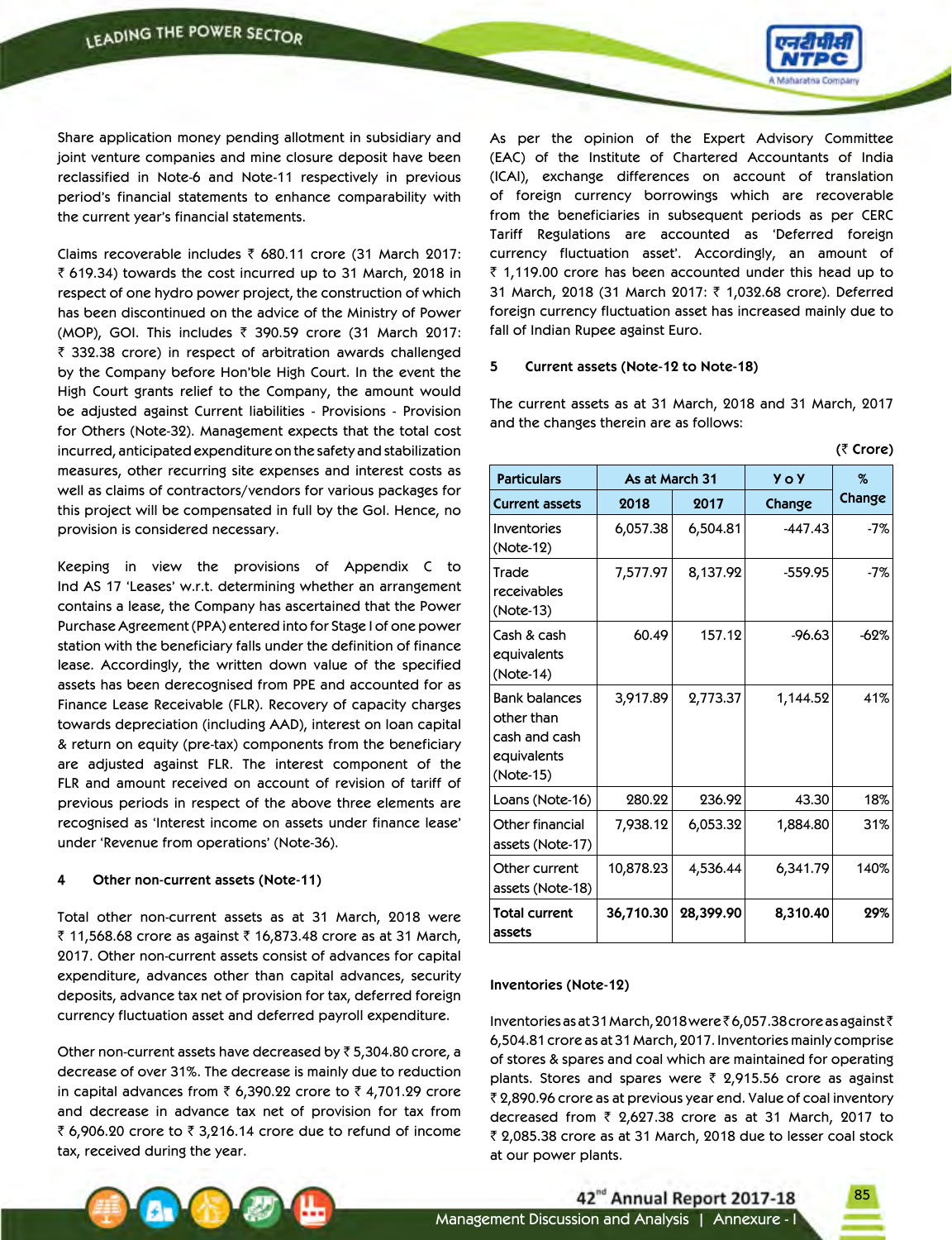

### **Trade receivables (Note-13)**

Trade receivables as at 31 March, 2018 are  $\bar{z}$  7,577.97 crore as against  $\bar{\tau}$  8,137.92 crore as at 31 March, 2017. Trade receivables have decreased by 7% over the previous year and correspondingly on number of day's sales basis, receivables have gone down from 38 days to 34 days. The Company has collected 100% dues for the 15th year in succession.

Keeping in view the requirements of Companies Act, 2013, unbilled revenues are shown under 'Current assets - Other financial assets' (Note-17).

**Cash and cash equivalents (Note-14) & Bank balances other than cash and cash equivalents (Note-15)**

Cash and cash equivalents & bank balances other than cash and cash equivalents have increased from ₹ 2,930.49 crore as at 31 March, 2017 to ₹ 3,978.38 crore as at 31 March, 2018. This increase is mainly due to rise in deposits representing unutilised balance of Medium Term Notes (MTNs) from ₹ 955.33 crore as at 31 March, 2017 to ₹ 1,743.89 crore as at 31 March, 2018. These deposits can be utilised only for the stated purposes.

### **Loans (Note-16)**

86

Loans have increased from  $\bar{\tau}$  236.92 crore as at 31 March, 2017 to  $\bar{\tau}$  280.22 crore as at 31 March, 2018. This increase is mainly due to increase in loan to subsidiary company, Patratu Vidyut Utpadan Nigam Ltd., from  $\bar{\tau}$  25.00 crore as at 31 March, 2017 to  $\bar{z}$  41.75 crore as at 31 March, 2018. In addition, loans to employees have also increased from  $\bar{\tau}$  206.87 crore as at the end of previous year to  $\bar{\zeta}$  231.38 crore.

#### **Other financial assets (Note-17)**

Other financial assets excluding unbilled revenue are as under:

|                                    |                | (₹ Crore) |
|------------------------------------|----------------|-----------|
| <b>Particulars</b>                 | As at March 31 |           |
|                                    | 2018           | 2017      |
| Other financial assets (Note-17)   | 7,938.12       | 6,053.32  |
| Less: Unbilled revenue             | 7,574.60       | 5,718.67  |
| Net Other current financial assets | 363.52         | 334.65    |

Unbilled revenue consists of items viz. (i) sales for the month of March which is billed in April and (ii) other credits which are to be passed on to beneficiaries. For the financial year 2017- 18, the credits, which are to be passed on to beneficiaries, have already been accounted for in sales. Unbilled revenue of ₹7,574.60 crore (31 March 2017: ₹5,718.67 crore) is net of

credits to be passed to beneficiaries at the time of billing and includes ₹ 6,932.84 crore (31 March 2017: ₹ 7,496.34 crore) billed to the beneficiaries after 31st March for energy sales.

Other current financial assets mainly include advances to subsidiary and joint venture companies and other related parties, employees & others, dividend receivable and finance lease receivables.

#### **Other current assets (Note-18)**

Other current assets comprise of security deposits, advances to related parties, contractors and suppliers, short term advances to employees, claims recoverable etc.

 $(F$   $C$  $O$  $O$ 

|                                  |           |                | $\cup$ $\cup$ $\cup$ |  |
|----------------------------------|-----------|----------------|----------------------|--|
| <b>Particulars</b>               |           | As at March 31 | $\%$                 |  |
|                                  | 2018      | 2017           | Change               |  |
| Security deposits<br>(unsecured) | 1,021.21  | 950.81         | $7\%$                |  |
| Advances                         | 7,230.07  | 1,140.36       | 534%                 |  |
| Claims recoverable               | 2,547.98  | 2,367.47       | 8%                   |  |
| <b>Others</b>                    | 78.97     | 77.80          | 2%                   |  |
| Total                            | 10,878.23 | 4,536.44       | 140%                 |  |

Other current assets have increased from ₹ 4,536.44 crore as at 31 March, 2017 to ₹ 10,878.23 crore as at 31 March, 2018. This increase is mainly due to advance of  $\bar{\tau}$  5,000.00 crore (31 March 2017: ₹ Nil) paid to Indian Railways during the year, towards advance railway freight to be adjusted against freight payable on coal transportation during the financial year 2018-19 pursuant to an agreement entered into with Indian Railways, Ministry of Railways, GoI.

Claims recoverable include claims against railways of ₹ 1,227.75 crore (31 March 2017: ₹ 1,488.82 crore) which are mainly towards diverted out coal wagons.

## **6 Regulatory deferral account debit balances (Note-19) & Regulatory deferral account credit balances (Note-35)**

Expense/income recognised in the Statement of Profit & Loss to the extent recoverable from or payable to the beneficiaries in subsequent periods as per CERC Tariff Regulations are recognised as 'Regulatory deferral account balances'. Regulatory deferral account balances are adjusted from the year in which the same become recoverable from or payable to the beneficiaries.

CERC Tariff Regulations provide for truing up of capital expenditure, subject to prudence check, considering inter-alia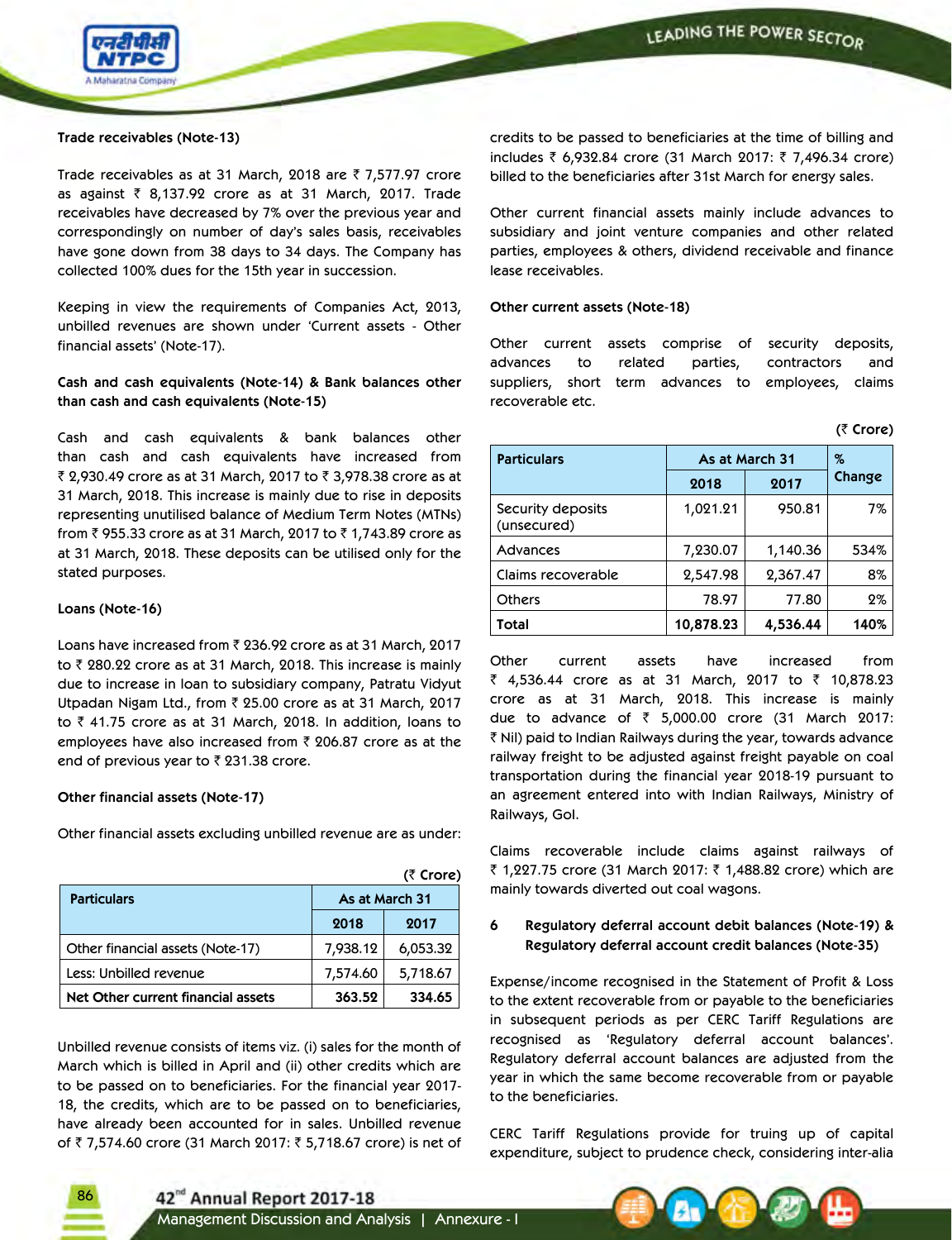change in laws. Considering the methodology followed by the CERC in the previous pay revision and the provisions of CERC Tariff Regulations, 2014, regulatory asset has been created towards the increase in O&M expenditure due to the pay revision and increase in the gratuity limit from  $\bar{\tau}$  0.10 crore to  $\bar{z}$  0.20 crore. This will be claimed upon implementation of revision of pay scales and discharge of related liabilities. Accordingly, an amount of  $\bar{\tau}$  118.32 crore for the year ended 31 March 2018 has been accounted for as 'Regulatory deferral account debit balance' (31 March 2017: ₹ 522.83 crore).

Further, exchange differences arising from settlement/ translation of monetary item denominated in foreign currency to the extent recoverable from or payable to the beneficiaries in subsequent periods as per CERC Tariff Regulations are recognised on an undiscounted basis as 'Regulatory deferral account debit/credit balance' by credit/debit to 'Movements in Regulatory deferral account balances' during construction period and adjusted from the year in which the same becomes recoverable from or payable to the beneficiaries. Accordingly, an amount of  $\bar{\tau}$  584.72 crore for the year ended as at 31 March, 2018 has been accounted for as 'Regulatory deferral account debit balance' (31 March 2017:  $\bar{\tau}$  187.09 crore accounted as 'Regulatory deferral account credit balance).

The regulatory assets recognised in the books to be recovered from the beneficiaries in future periods are as follows:

|                                                                                                      | (₹ Crore)                                                             |
|------------------------------------------------------------------------------------------------------|-----------------------------------------------------------------------|
| <b>Particulars</b>                                                                                   | <b>Regulatory</b><br><b>Deferral Account</b><br><b>Debit Balances</b> |
| A. Opening balance as on 01 April, 2017                                                              | 522.83                                                                |
| B. Addition during the year                                                                          | 697.03                                                                |
| C. Amount collected/refunded during the<br>year                                                      | 6.01                                                                  |
| D. Amount transferred from regulatory<br>deferral account credit balances<br>(Note-35)               | 482.74                                                                |
| E. Regulatory deferral account balances<br>recognised in the statement of profit<br>and loss $(B+C)$ | 703.04                                                                |
| F. Closing balance as on 31 March, 2018<br>$(A+B+C-D)$                                               | 743.13                                                                |

#### **7 Total equity (Note-20 & Note-21)**

The total equity of the Company at the end of financial year 2017-18 increased to  $\bar{z}$  101,777.77 crore from ₹ 96,231.23 crore in the previous year, an increase of 6%. Major reasons for the same are tabulated below: \*Includes adjustments for transaction costs on borrowings as per Ind-AS.



| <b>Particulars</b>                                                      | <b>Total Equity</b><br>( $\bar{\zeta}$ crore) | <b>Book value</b><br>per Share $(\bar{z})$ |
|-------------------------------------------------------------------------|-----------------------------------------------|--------------------------------------------|
| Opening balance as on<br>01.04.2017                                     | 96,231.23                                     | 116.71                                     |
| Add: Profit for the year                                                | 10,343.17                                     | 12.54                                      |
| Add: Other comprehensive<br>income and other<br>adjustments to reserves | 60.05                                         | 0.07                                       |
| Less: Dividend & dividend tax                                           | 4,856.68                                      | 5.89                                       |
| Balance as on 31.03.2018                                                | 101,777.77                                    | 123.43                                     |

The increase in net worth resulted in book value per share rising to  $\bar{z}$  123.43 from  $\bar{z}$  116.71 as at the end of previous year.

During the financial year 2017-18, Government of India (GoI) sold its 7.47% stake in the company by Offer for Sale through Stock Exchange Mechanism (6.63%), Employee Offer for Sale (0.12%) and Bharat 22 ETF (0.72%). Accordingly, GoI's stake in the company came down from 69.74% as at 31 March, 2017 to 62.27% as at 31 March, 2018.

### **8 Non-current and current liabilities (Note-22 to Note-33)**

Details of non-current and current liabilities are discussed below:

#### **a. Non-current financial liabilities-Borrowings (Note-22):**

Total borrowings as at 31 March, 2018 were  $\bar{\zeta}$  1,15,104.29 crore in comparison to  $\bar{z}$  1,03,839.65 crore as at 31 March, 2017. Current maturities out of long-term borrowings have been shown under current liabilities. Details of the total borrowings are as under:

|  | (₹ Crore) |  |
|--|-----------|--|
|--|-----------|--|

87

| <b>Particulars</b>                                                                                                            | As at March 31 |             |
|-------------------------------------------------------------------------------------------------------------------------------|----------------|-------------|
|                                                                                                                               | 2018           | 2017        |
| Non-current borrowings in<br>Non-current financial liabilities-<br>Borrowings (Note-22)                                       | 1,08,697.60    | 97,339.28   |
| Current maturities of non-current<br>borrowings included in current<br>liabilities - Other financial<br>liabilities (Note-30) | 6,406.69       | 6,500.37    |
| Total borrowings*                                                                                                             | 1,15,104.29    | 1,03,839.65 |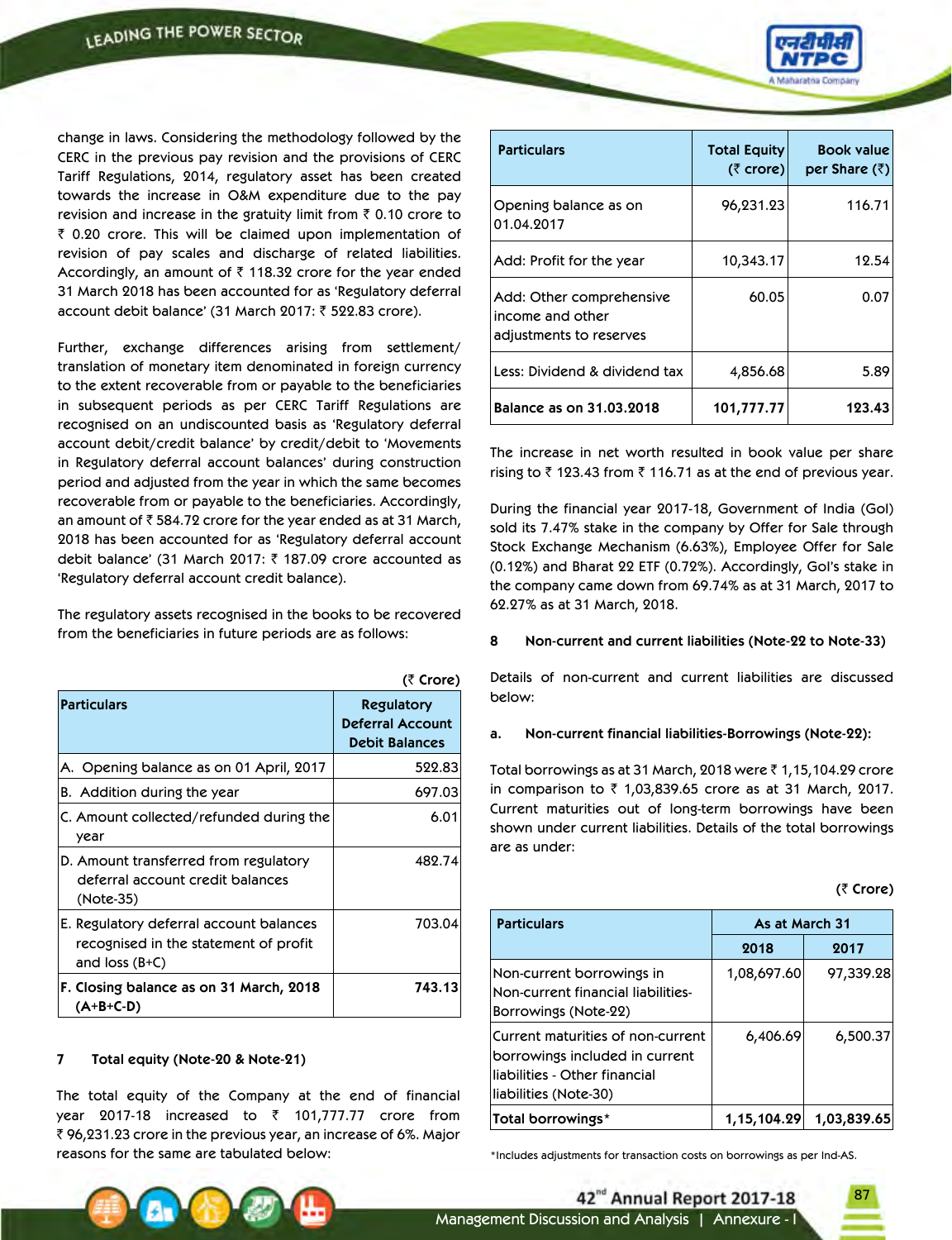

**(**` **Crore)** A summary of the borrowings outstanding is given below:

|                                                     |                                                |           |                                                         |          |                         |             | $(1)$ crois)   |
|-----------------------------------------------------|------------------------------------------------|-----------|---------------------------------------------------------|----------|-------------------------|-------------|----------------|
| <b>Particulars</b>                                  | Non-current financial<br>liabilities (Note-22) |           | <b>Other current financial</b><br>liabilities (Note-30) |          | <b>Total borrowings</b> |             | $\%$<br>Change |
|                                                     | 2018                                           | 2017      | 2018                                                    | 2017     | 2018                    | 2017        |                |
| Secured                                             |                                                |           |                                                         |          |                         |             |                |
| Domestic bonds                                      | 30,850.32                                      | 33,059.00 | 2209.00                                                 | 650.00   | 33,059.32               | 33,709.00   | $-2%$          |
| <b>Others</b>                                       | 0.70                                           | 1.62      | 0.72                                                    | 0.78     | 1.42                    | 2.40        | $-41%$         |
| <b>Sub-total</b>                                    | 30,851.02                                      | 33,060.62 | 2,209.72                                                | 650.78   | 33,060.74               | 33,711.40   | $-2%$          |
| <b>Unsecured</b>                                    |                                                |           |                                                         |          |                         |             |                |
| Foreign currency term loans/Notes/<br> Masala bonds | 36,241.67                                      | 29,579.61 | 1,405.02                                                | 2,361.84 | 37,646.69               | 31,941.45   | 18%            |
| Rupee term Ioans                                    | 41,455.53                                      | 34,573.80 | 2,758.41                                                | 3,470.38 | 44,213.94               | 38,044.18   | 16%            |
| <b>Others</b>                                       | 149.38                                         | 125.25    | 33.54                                                   | 17.37    | 182.92                  | 142.62      | 28%            |
| Sub-total                                           | 77,846.58                                      | 64,278.66 | 4,196.97                                                | 5,849.59 | 82,043.55               | 70,128.25   | 17%            |
| Total                                               | 1,08,697.60                                    | 97,339.28 | 6,406.69                                                | 6,500.37 | 1,15,104.29             | 1,03,839.65 | 11%            |

**(**` **Crore)**

As on 31 March, 2018, the foreign currency loan basket comprises of loans denominated in US Dollar, Japanese Yen and Euro which contributed about 68%, 14% and 18% respectively of the total foreign currency loans.

Over the last financial year, total borrowings have increased by 11%. Debt amounting to  $\bar{\tau}$  17,230.49 crore was raised during the year 2017-18. The amount raised through term loans, bonds and foreign currency borrowings is used for capital expenditure, refinancing and recoupment of capital expenditure.

Details in respect of proceeds and repayment of borrowings for the financial year 2017-18 are as under:

| <b>Source</b><br>(Principal Amount)       | <b>Debt</b><br>raised | Repayment | <b>Net</b> |
|-------------------------------------------|-----------------------|-----------|------------|
| Rupee term loans                          | 10,125.00             | 3,955.23  | 6,169.77   |
| Domestic bonds                            |                       | 650.00    | $-650.00$  |
| Foreign currency debts                    | 7,105.49              | 2,361.34  | 4,744.15   |
| Total                                     | 17,230.49             | 6,966.57  | 10,263.92  |
| FERV on foreign currency borrowings       | 1,059.31              |           |            |
| <b>Transaction costs</b>                  |                       |           | $-97.91$   |
| <b>Others (Finance lease obligations)</b> |                       |           | 39.32      |
| Total                                     |                       |           | 11,264.64  |

Term loans: Banks and domestic financial institutions continued to support the capex program of the Company by extending term loans for financing the on-going capacity expansion plans. During the financial year 2017-18, agreements for term loans of  $\bar{\tau}$  12,032.50 crore were entered into with various banks. An amount of  $\bar{\tau}$  10,125 crore was drawn from domestic banks & financial institutions during the year and an amount of  $\bar{\tau}$  3,955.23 crore was repaid during the year. The undrawn balance available under various sanctioned loans from domestic banks and financial institutions was  $\bar{\tau}$  10,357.50 crore as on 31 March, 2018.

Domestic bonds: During the financial year 2017-18, Bonds amounting to  $\bar{\tau}$  650.00 crore were redeemed. The principal amount of bonds outstanding as on 31 March, 2018 is ₹ 33,062.33 crore.

Foreign currency debts: During the financial year 2017-18, the Company raised foreign currency borrowings of  $\bar{\tau}$  2,000 crore through issue of Rupee denominated bonds (Masala bonds) & USD 400 million through issue of Eurobonds under the USD 6 billion MTN programme. Both these bonds are listed at Singapore Stock Exchange, London Stock Exchange & India International Exchange (India-INX).

Masala bonds are in the nature of senior unsecured fixed rate notes having a coupon of 7.25%. The bonds are due for bullet repayment in May 2022. The proceeds of the bonds have been utilised to finance the capital expenditure incurred on various ongoing power projects of the Company during the financial year 2017-18.

The Euro bonds are in the nature of senior unsecured fixed rate notes having a coupon of 4.50%. The bonds are due for bullet repayment in March 2028. An amount of  $\bar{\tau}$  2,585.39 crore was received as proceeds against the issuance of these bonds. As against this, an amount of  $\bar{\tau}$  841.50 crore was utilised till 31 March, 2018 to part finance the capital expenditure incurred on various ongoing power projects of the Company.

During the financial year 2017-18, the Company also signed a



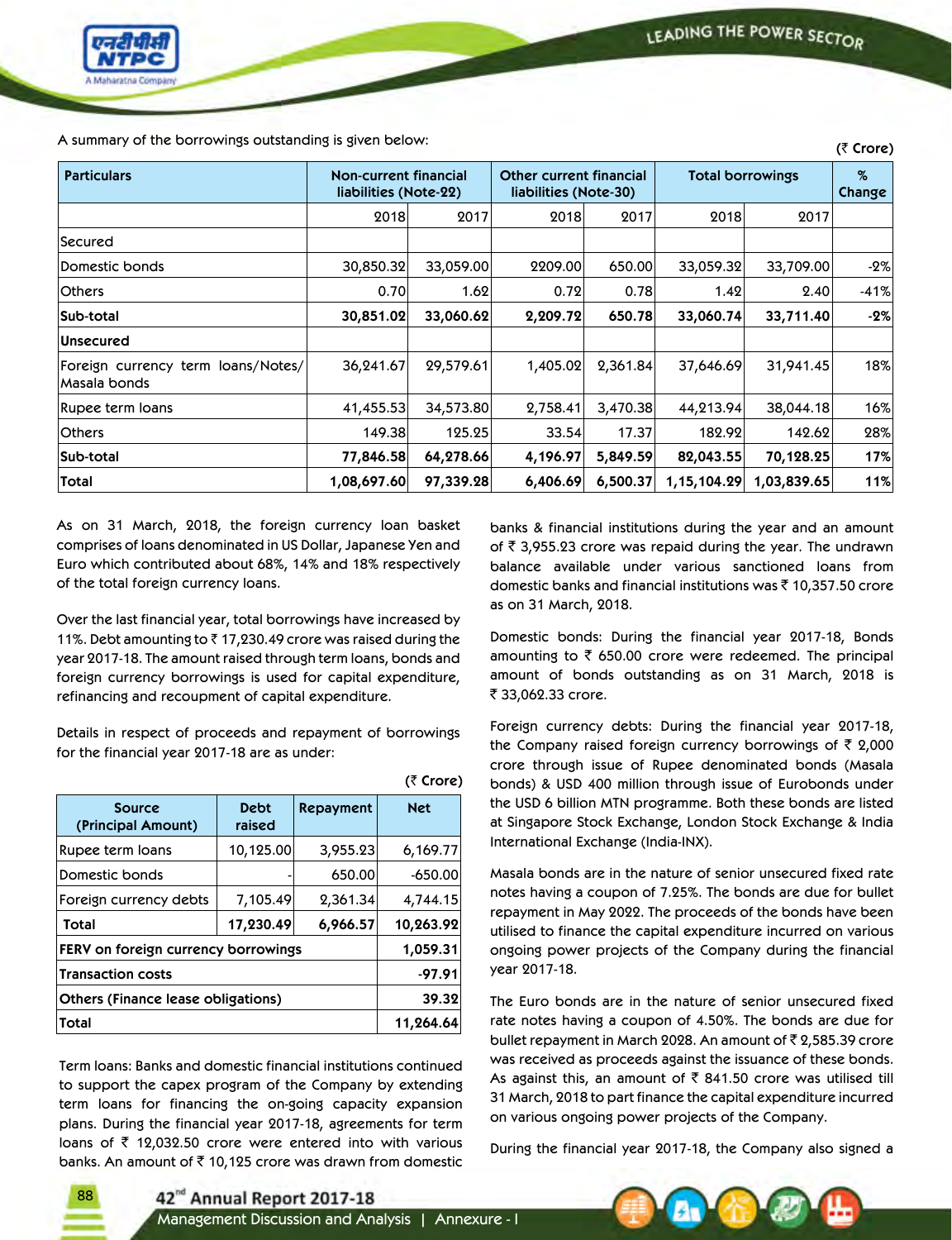

syndicated facility agreement for JPY 39.41 billion. The loan has an average maturity of 10 years at floating interest rate. The proceeds of the loan have been utilised to finance the capital expenditure incurred on various ongoing power projects of the Company.

Under the existing loan facilities available from JBIC and KfW, during the year the Company has drawn  $\bar{\tau}$  236.99 crore towards capital expenditure of various projects.

In all, the Company has drawn  $\bar{\tau}$  7,105.49 crore (including  $\bar{\tau}$  denominated bonds of  $\bar{\tau}$  2000 Crore) during the year from foreign currency loans and repaid foreign currency debts amounting to  $\bar{\tau}$  2,361.34 crore. The principal amount of ` equivalent of foreign borrowings outstanding as on 31.03.2018 is ₹ 37,810.61 crore.

The Company continues to enjoy highest credit ratings for its bonds programme and borrowings from banks, while Company's International Ratings are at par with sovereign ratings as detailed hereunder:

| <b>Credit Rating Agency</b> | Rating            | <b>Remarks</b>    |
|-----------------------------|-------------------|-------------------|
| <b>Domestic</b>             |                   |                   |
| <b>CRISIL</b>               | <b>CRISIL AAA</b> | Highest ratings   |
| <b>ICRA</b>                 | ICRA AAA (Stable) |                   |
| <b>CARE</b>                 | <b>CARE AAA</b>   |                   |
| International               |                   |                   |
| S&P                         | <b>BBB-Stable</b> | Equivalent to     |
| Fitch                       | <b>BBB-Stable</b> | sovereign ratings |
| Moody's                     | Baa2              |                   |

The debt to equity ratio at the end of financial year 2017-18 of the Company increased to 1.14. The Debt Service Coverage Ratio (DSCR) and Interest Service Coverage Ratio (ISCR) for financial year 2017-18 are 2.14 and 5.93 respectively.

Formula used for computation of coverage ratios DSCR = Earnings before Interest, Depreciation, Tax and Exceptional items/(Interest net of transferred to expenditure during construction + Principal repayment) and ISCR = Earnings before Interest, Depreciation, Tax and Exceptional items/(Interest net of transferred to expenditure during construction).

The maturity profile of the principal amount of borrowings by the Company is as under:  $(\bar{\tau}$  Crore)

|                 |                                      |                              | $\sqrt{2}$  |
|-----------------|--------------------------------------|------------------------------|-------------|
| Particulars**   | <b>Domestic</b><br><b>Borrowings</b> | Foreign<br><b>Borrowings</b> | Total*      |
| Within 1 year   | 4,967.41                             | 1,405.02                     | 6,372.44    |
| $2 - 3$ years   | 9,271.67                             | 4,761.21                     | 14,032.88   |
| $4 - 5$ years   | 13,041.43                            | 12,599.25                    | 25,640.68   |
| $6 - 10$ years  | 34,460.12                            | 15,293.97                    | 49,754.09   |
| Beyond 10 years | 15,535.64                            | 3,751.16                     | 19,286.79   |
| Total           | 77,276.27                            | 37,810.61                    | 1,15,086.88 |

\*Excluding transaction costs \*\* The year indicates Financial year

**b. Non-current financial liabilities-Trade payables (Note-23) & Other financial liabilities (Note-24)**

Non-current trade payables has increased from  $\bar{\tau}$  13.17 crore as at 31 March, 2017 to  $\bar{\tau}$  23.31 crore as at 31 March, 2018.

Other financial liabilities primarily consist of liabilities for capital expenditure and others. Liabilities for capital expenditure has decreased from  $\bar{\tau}$  1,999.77 crore as at 31 March, 2017 to  $\bar{\tau}$  1,970.71 crore as at 31 March, 2018. Liabilities for capital expenditure which are due for payment within 12 months from the reporting date have been classified under 'Other current financial liabilities' (Note-30).

**c. Non-current liabilities- Provisions (Note-25):**

Non-current provisions consist of amounts provided towards employees benefits as per actuarial valuation which are expected to be settled beyond a period of 12 months from the Balance Sheet date. Non-current provisions as at 31 March, 2018 were  $\bar{\tau}$  480.90 crore as compared to  $\bar{\tau}$  463.15 crore as at 31 March, 2017.

**d. Non-current liabilities - Deferred tax liabilities (net) (Note-26):**

Deferred tax liabilities (net) have increased from  $\bar{\tau}$  1,484.84 crore as at 31 March, 2017 to  $\bar{\tau}$  2,408.63 crore as at 31 March, 2018. Increase in deferred tax provision is mainly due to accelerated depreciation for solar and wind units capitalised during financial year 2017-18.

CERC Regulations, 2014 provide for recovery of deferred tax liability as on 31 March, 2009 from the beneficiaries. Accordingly, deferred tax liability as on 31 March, 2009 is recoverable on materialization from the beneficiaries. For the period commencing from 01 April, 2014, Regulations, 2014 provide for grossing up of the return on equity based on effective tax rate for the financial year based on the actual tax paid during the year on the generation income. Deferred asset for deferred tax liability for the year will be reversed in future years when the related deferred tax liability forms part of current tax.

The net increase during the year in the deferred tax liability of ₹ 923.79 crore (31 March 2017: increase of ₹ 332.63 crore) has been debited to the Statement of Profit and Loss.

### **e. Other non-current liabilities (Note-27):**

Other non-current liabilities represented deposits received for Deen Dayal Upadhyay Gram Jyoti Yojana (DDUGJY). Other noncurrent liabilities as at 31 March, 2018 are  $\bar{\tau}$  Nil as compared to ` 17.49 crore as at 31 March, 2017.

42<sup>nd</sup> Annual Report 2017-18

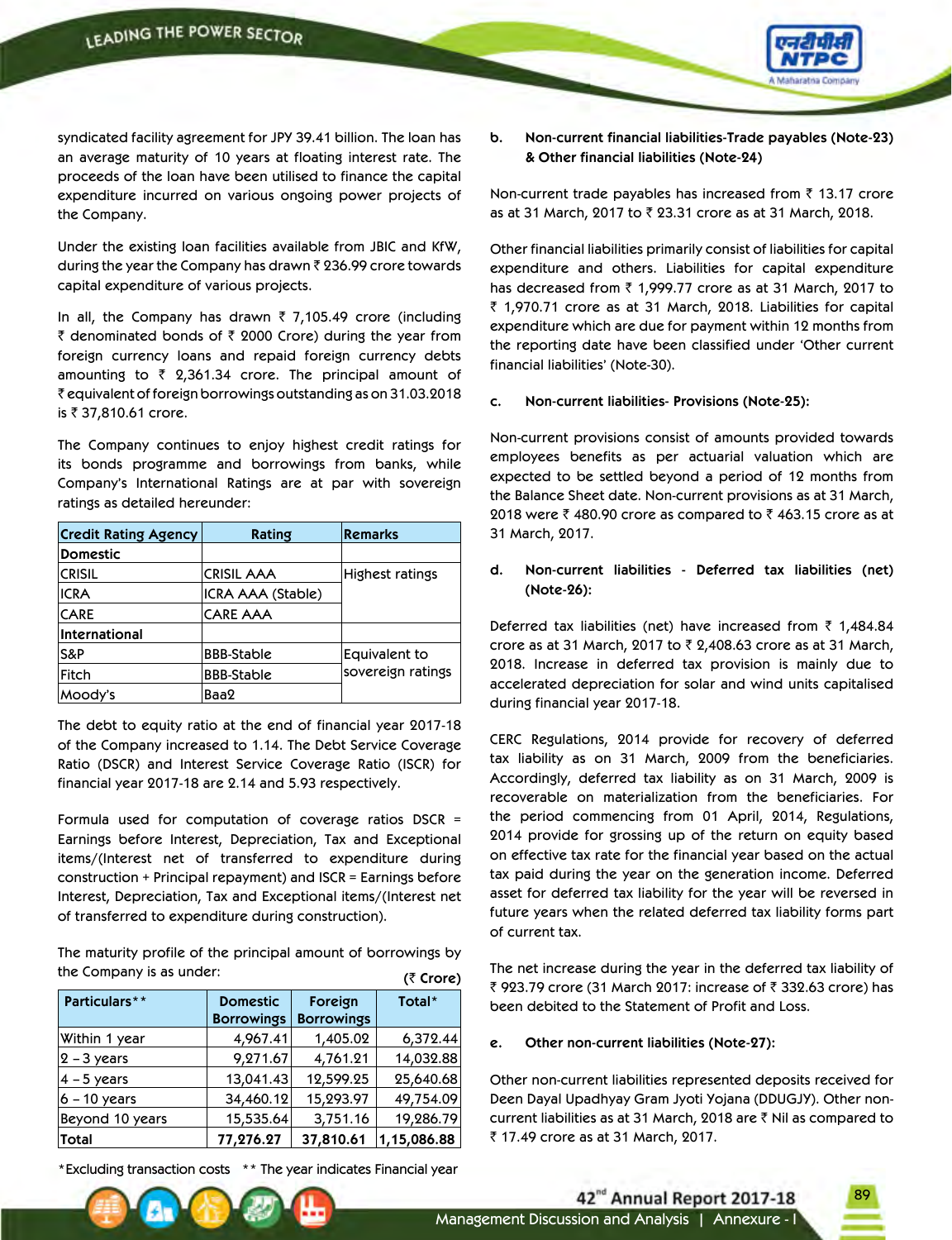

### **f. Current liabilities (Note-28 to Note-33):**

The current liabilities as at 31 March, 2018 were  $\bar{\tau}$  42,554.76 crore as against  $\bar{z}$  36,177.32 crore as at the end of previous year. The break-up of current liabilities is as under:

| <b>Particulars</b>                            | As at March 31 |           | $Y - O - Y$ | %       |  |
|-----------------------------------------------|----------------|-----------|-------------|---------|--|
|                                               | 2018           | 2017      | Change      | Change  |  |
| <b>Borrowings</b><br>(Note-28)                | 6,500.32       | 3,000.56  | 3,499.76    | 117%    |  |
| Trade payables<br>(Note-29)                   | 5,592.64       | 4,876.08  | 716.56      | 15%     |  |
| Other financial<br>liabilities (Note-<br>30)  | 21,408.98      | 19,179.40 | 2,229.58    | 12%     |  |
| Other current<br>liabilities (Note-<br>31)    | 963.99         | 1,081.16  | $-117.17$   | $-11%$  |  |
| <b>Provisions</b><br>(Note-32)                | 8,088.83       | 7,964.92  | 123.91      | 2%      |  |
| Current tax<br>liabilities (net)<br>(Note-33) |                | 75.20     | $-75.20$    | $-100%$ |  |
| Total                                         | 42,554.76      | 36,177.32 | 6,377.44    | 18%     |  |

In order to finance the mismatches in the short-term fund requirement, short term borrowings (Note-28) in the form of commercial papers was resorted to by the Company. The commercial papers outstanding as on 31 March, 2018 were ₹ 6,500 crore as against ₹ 3,000 crore as on 31 March, 2017.

The trade payables (Note-29) mainly comprise amount payable towards supply of goods & services, deposits & retention money from contractors. Trade payables have increased by ₹716.56 crore i.e. from ₹4,876.08 crore as at 31 March, 2017 to ` 5,592.64 crore as at 31 March, 2018.

Other current financial liabilities (Note-30) mainly comprise of current maturities of long term borrowings, interest accrued but not due on borrowings and payables towards capital expenditure. The details of other current financial liabilities are as under:

|                                                                                      |                | (₹ Crore) |
|--------------------------------------------------------------------------------------|----------------|-----------|
| <b>Particulars</b>                                                                   | As at March 31 |           |
|                                                                                      | 2018           | 2017      |
| Other current financial liabilities                                                  | 21,408.98      | 19,179.40 |
| Less: Current maturities of long<br>term borrowings and finance<br>lease obligations | 6,406.69       | 6,500.37  |
| Interest accrued but not due on<br>borrowings                                        | 1,254.96       | 1,160.92  |
| Other current liabilities (net)                                                      | 13,747.33      | 11,518.11 |

**(**` **Crore)**

Other current financial liabilities have increased mainly due to increase in payables for capital expenditure which has increased from ₹9,578.24 crore as on 31 March, 2017 to ₹11,813.97 crore as on 31 March, 2018 and also due to payables to employees which has increased from ₹516.88 crore as on 31 March, 2017 to ₹ 735.95 crore as on 31 March, 2018.

Other current liabilities (Note-31) consists mainly of advances from customers and others and statutory dues. The main reasons for decrease of other current liabilities is due to decrease in advance received for the implementation of DDUGJY Scheme of the GOI from  $\bar{z}$  597.75 crore as on 31 March, 2017 to ₹ 313.97 crore as on 31 March, 2018. However, it has been offset to some extent by increase in statutory dues from ₹ 391.06 crore as on 31 March, 2017 to ₹ 509.66 crore as on 31 March, 2018.

Current liabilities-provisions (Note-32) mainly consist of provisions for employee benefits, provision for obligations incidental to land acquisition, provision for tariff adjustment and other provisions. As at 31 March, 2018, Company had outstanding current liabilities-provisions of  $\bar{\tau}$  8,088.83 crore as against ` 7,964.92 crore as at 31 March, 2017.

The provision for employee benefits has increased from ₹ 2,388.05 as on 31 March, 2017 to ₹ 2,936.65 crore as on 31 March, 2018. The increase in provision for employee benefits is due to provision for pay revision of the employees of the Company which was due w.e.f. 1 January 2017. Department of Public Enterprises, GOI (DPE) had constituted the 3rd Pay Revision Committee (PRC) to review the structure of pay scales and allowances/benefits of various categories of Central Public-Sector Enterprises. Based on the recommendations of the 3rd PRC, DPE has issued broad guidelines for pay revision. Based on Company proposal to GOI on 06 Septermber, 2017, presidential directive had been issued on 10 May, 2018. Presidential directive states adherence of relevant DPE Guidelines which requires approval of the Board of Directors (BOD) of the Company. Pending approval by the BOD as on 31 March, 2018, provision for pay revision had been recognised on an estimated basis amounting to  $\bar{\tau}$  1,203.28 crore as at 31 March, 2018 (31 March 2017: ₹ 260.24 crore).

As a prudent and conservative policy, provision for tariff adjustment has been created in the books to the extent of the impact of the challenged issues of the APTEL judgement and the interest thereon pending the disposal of appeal filed by the CERC with the Hon'ble Supreme Court of India.

During the year, the Hon'ble Supreme Court of India dismissed the appeal filed by the CERC for tariff orders of the period 2004-09 and accordingly the directions of APTEL to CERC stands good. Keeping in view the same, provision amounting of ₹ 1,156.32 crore made till 31 March, 2017 towards anticipated tariff adjustments, has been written back during the year.

42<sup>nd</sup> Annual Report 2017-18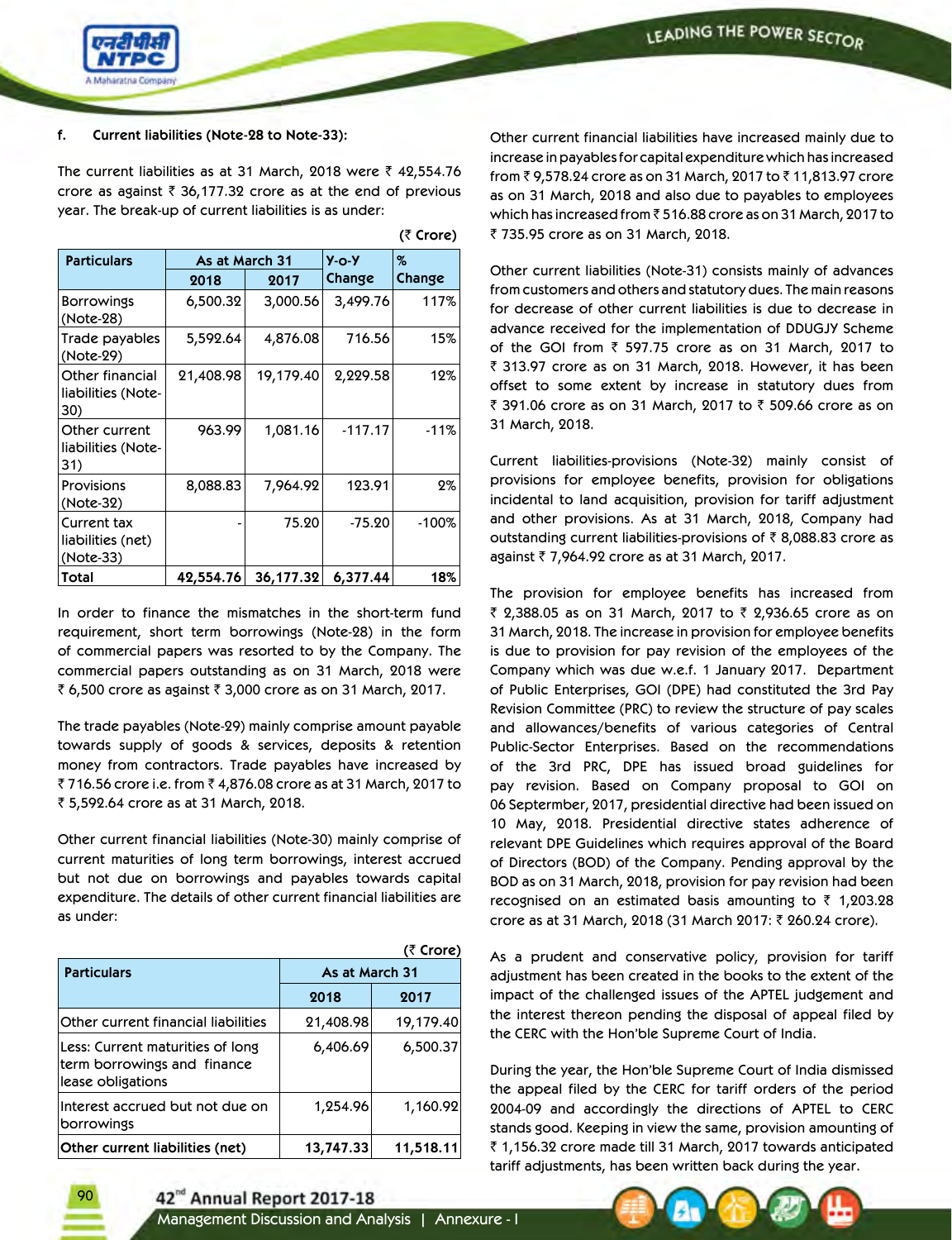

Overall tariff provision of  $\bar{\tau}$  318.28 crore (31 March 2017:  $\bar{\tau}$  98.88 crore) has been made during the year and an amount of ₹ 1,158.97 crore (31 March 2017: ₹ 162.49 crore) has been written back. Accordingly, provision for tariff adjustments have reduced from  $\bar{z}$  1170.79 crore as at 31 March, 2017 to ₹ 330.10 crore as at 31 March, 2018.

Other provisions include  $\bar{z}$  73.15 crore (31 March 2017:  $\bar{z}$  68.24 crore) towards cost of unfinished minimum work programme demanded by the Ministry of Petroleum and Natural Gas (MoP&NG) including interest thereon in relation to block AA-ONN-2003/2, ₹ 1,279.31 crore (31 March 2017: ₹ 640.25 crore) towards provision for cases under litigation and  $\bar{\tau}$  4.62 crore (31 March 2017: ₹1.81 crore) towards provision for shortage in property, plant and equipment on physical verification pending investigation.

Current tax liabilities (net) (Note-33) have reduced from  $\bar{z}$  75.20 crore as at 31 March, 2017 to Nil as at 31 March, 2018.

### **9 Deferred revenue (Note-34)**

Deferred revenue consists of three items detailed as under:

|                                              |                | (₹ Crore) |
|----------------------------------------------|----------------|-----------|
| Deferred revenue on account of               | As at March 31 |           |
|                                              | 2018           | 2017      |
| <b>Advance Against Depreciation</b><br>(AAD) | 74.35          | 247.02    |
| Income from foreign currency<br>fluctuation  | 1,435.35       | 1,376.67  |
| Government grants                            | 576.20         | 497.45    |
| Total                                        | 2,085.90       | 2,121.14  |

AAD was an element of tariff provided under the CERC Tariff Regulations for the period 2001-04 and 2004-09 to facilitate debt servicing by the generators since it was considered that depreciation recovered in the tariff, considering a useful life of 25 years, is not adequate for debt servicing. Though this amount is not repayable to the beneficiaries, keeping in view the matching principle, and in line with the opinion of the EAC of the ICAI, this was treated as deferred revenue to the extent depreciation chargeable in the accounts is considered to be higher than the depreciation recoverable in tariff in future years. Accordingly, the amount of AAD considered as deferred revenue in earlier years is included in sales, to the extent depreciation recovered in tariff during the year is lower than corresponding depreciation charged in accounts. Thus, an amount of  $\bar{\tau}$  297.91 crore (31 March 2017:  $\bar{\tau}$  32.92 crore) has been recognized as sales during the year ended 31 March, 2018. The AAD recognized during the year includes ₹ 125.24 crore for the tariff period 2004-09 in respect of one of the stations as per CERC order during the year and the same has also been recognized as energy sales during the year.

Foreign exchange rate variation (FERV) on foreign currency loans and interest thereon is recoverable from/payable to the customers in line with the Tariff Regulations. Keeping in view the opinion of the EAC of ICAI, the Company is recognizing deferred foreign currency fluctuation asset by corresponding credit to deferred income from foreign currency fluctuation in respect of the FERV on foreign currency loans adjusted in the cost of fixed assets, which is recoverable from the customers in future years as per accounting policy. This amount will be recognised as revenue corresponding to the depreciation charge in future years. The amount does not constitute a liability to be discharged in future periods and hence, it has been disclosed separately from shareholder's funds and liabilities.

Government grants include  $\bar{\tau}$  575.93 crore (31 March 2017: ₹ 497.14 crore) received from Solar Energy Corporation of India under MNRE Scheme for setting up solar PV power projects.

### **B. Results from operations**

#### **1 Total revenue (Note 36 & 37)**

| SI.              | <b>Particulars</b>                                       | FY 2017-18 | FY 2016-17 | Change  |
|------------------|----------------------------------------------------------|------------|------------|---------|
|                  | Units of electricity<br>sold (MUs)                       | 247,905    | 233,617    | 6%      |
|                  | Revenue                                                  |            |            | ₹ Crore |
| $\mathbf{1}$     | <b>Energy sales (Including</b><br>electricity duty)      | 79,673.58  | 77,071.11  | 3%      |
| $\boldsymbol{2}$ | Sale of energy<br>through trading                        | 1,439.58   |            |         |
| 3                | Consultancy & other<br>services                          | 182.80     | 163.71     | 12%     |
| $\overline{4}$   | Lease rentals on<br>assets on operating<br>lease         | 233.13     | 240.42     | $-3%$   |
| 5                | Energy internally<br>consumed                            | 63.41      | 68.93      | $-8%$   |
| 6                | Interest from<br>beneficiaries                           | 487.54     | 397.09     | 23%     |
| $\overline{7}$   | Provisions for tariff<br>adjustments written<br>back     | 1,158.97   | 162.49     | 613%    |
| 8                | Interest income on<br>assets under finance<br>lease      | 166.52     | 154.31     | 8%      |
| 9                | Recognised from<br>deferred revenue-<br>government grant | 36.00      | 15.38      | 134%    |
| 10               | Sale of energy saving<br>certificates                    | 11.17      |            |         |
|                  | <b>Revenue from</b><br>operations                        | 83,452.70  | 78,273.44  | 7%      |
| 11               | Other income                                             | 1,755.25   | 1,068.86   | 64%     |
|                  | <b>Total revenue</b>                                     | 85,207.95  | 79,342.30  | 7%      |

# 42<sup>nd</sup> Annual Report 2017-18

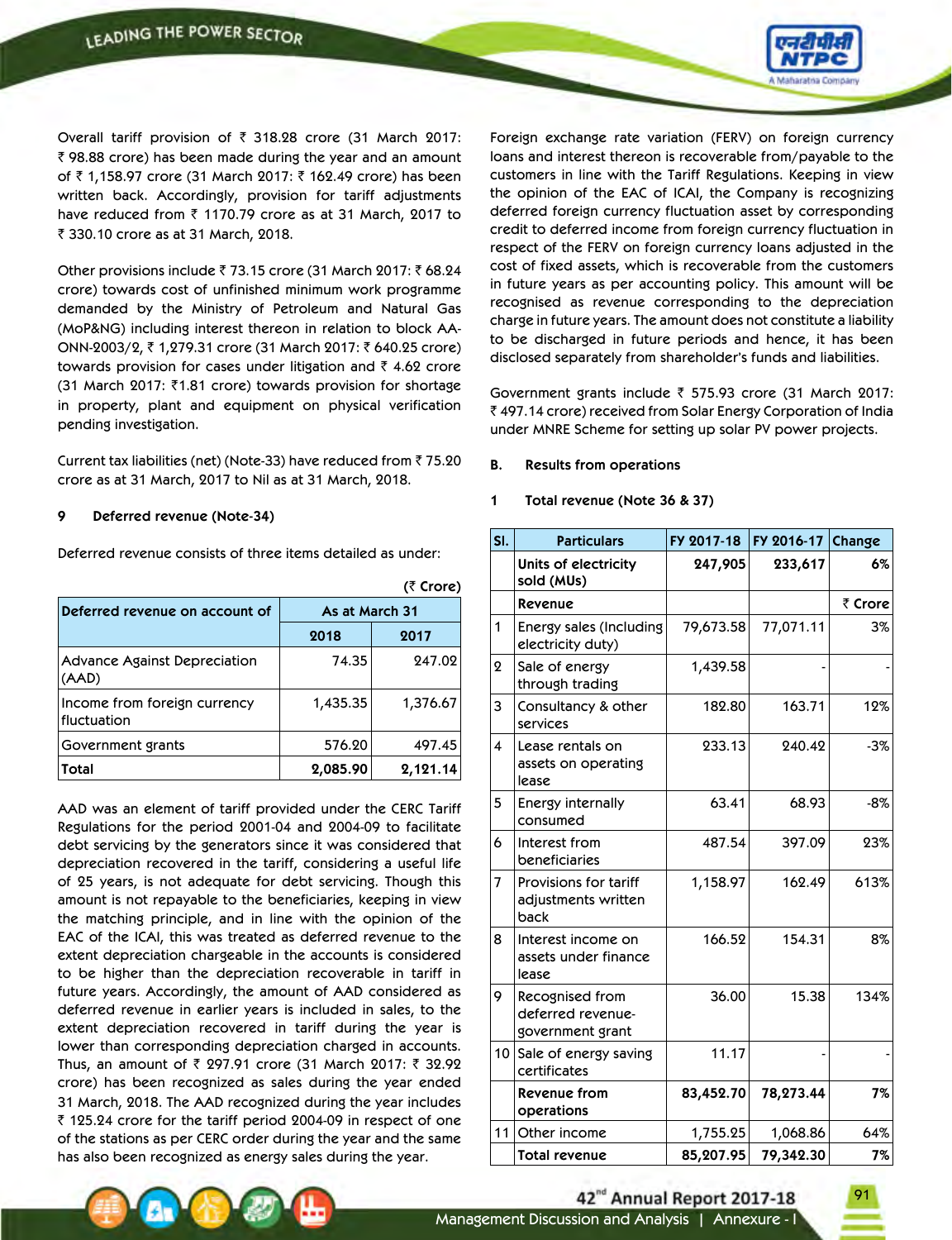

The revenue of the Company comprises of income from energy sales, sale of energy through trading, consultancy and other services, operating lease rentals on assets, interest and surcharge received from the beneficiaries, interest earned on investments such as term deposits with banks, interest on loan to employees & subsidiary companies and dividend income from mutual funds and long-term investment in subsidiary & joint venture companies. The total revenue for financial year 2017-18 is ₹ 85,207.95 crore as against ₹ 79,342.30 crore in the previous year registering an increase of 7%. The main reasons for increase in total revenue are increase in the energy sales, increase in revenue from consultancy & other services, increase in interest and surcharge received from beneficiaries and also increase in provisions for tariff adjustments written back as explained elsewhere in the section.

The major revenue comes from energy sales. The tariff for computing energy sales is determined in terms of CERC Regulations as notified from time to time, which are briefly discussed below:

#### **Tariff for computation of sale of energy (Note-36)**

The CERC notified the Central Electricity Regulatory Commission (Terms and Conditions of Tariff) Regulations, 2014 (Regulations, 2014) on 21 February, 2014 for the period 2014-19. Pending issue of final/provisional tariff orders for some stations under Regulations, 2014 by the CERC, sales have been provisionally recognised on the basis of principles enunciated in Regulations, 2014. As per the Regulations, 2014, the tariff for supply of electricity comprises of two parts i.e. capacity charges for recovery of annual fixed cost based on plant availability and energy charges for recovery of fuel cost. In addition, Regulations also provide for the recovery of certain miscellaneous charges. The CERC sets tariff for each stage of a station in accordance with the notified tariff regulations/norms.

#### **Capacity charges**

o

With effect from 01 April, 2017, the capacity charges are allowed to be recovered in full if normative annual plant availability factor is at least 85%. If the availability of the plant is lower than 85%, the capacity charges are recovered on a pro-rata basis based on normative parameters as specified in the said Regulations.

#### **Energy charges**

Energy charges for the electricity sold are determined based on the landed cost of fuel applied on the quantity of fuel consumption derived considering norms for heat rate, auxiliary power consumption and specific oil consumption etc.

#### **Other charges**

Besides the capacity and energy charges, the other elements of tariff are:

- Deferred tax liability for the period before 01 April, 2009 on generation income is allowed to be recovered from the customers on materialization.
- Cost of hedging in respect of interest and repayment of foreign currency loans and exchange rate fluctuations for the un-hedged portion of interest and repayment of foreign currency loans on a normative basis.

In addition, the CERC (Deviation Settlement Mechanism and related matters) Regulations, 2014, provides for charges for the deviations in generation with respect to schedule, payable (or receivable) at rates linked to average frequency to bring grid discipline and security.

Further, compensation for degradation of heat rate, auxiliary power consumption and secondary fuel consumption due to part load operations and Multiple Start/Stop of Units are being accounted as per CERC order dated 05.05.2017 relating to operating procedures and the compensation mechanism in terms of Grid Code, which has come in force w.e.f. 15.05.2017. Each element of total revenue is discussed below:

#### **Energy sales (including electricity duty)**

Your Company sells electricity to bulk customers, mainly electricity utilities owned by State Governments as well as private Discoms operating in States. Sale of electricity is generally made pursuant to long-term Power Purchase Agreements (PPAs) entered into with the beneficiaries.

Income from energy sales (including electricity duty) for the financial year 2017-18 was  $\bar{\tau}$  79,673.58 crore constituting 94% of the total revenue. The income from energy sales (including electricity duty) has increased by 3% over the previous year's income of  $\bar{z}$  77,071.11 crore.

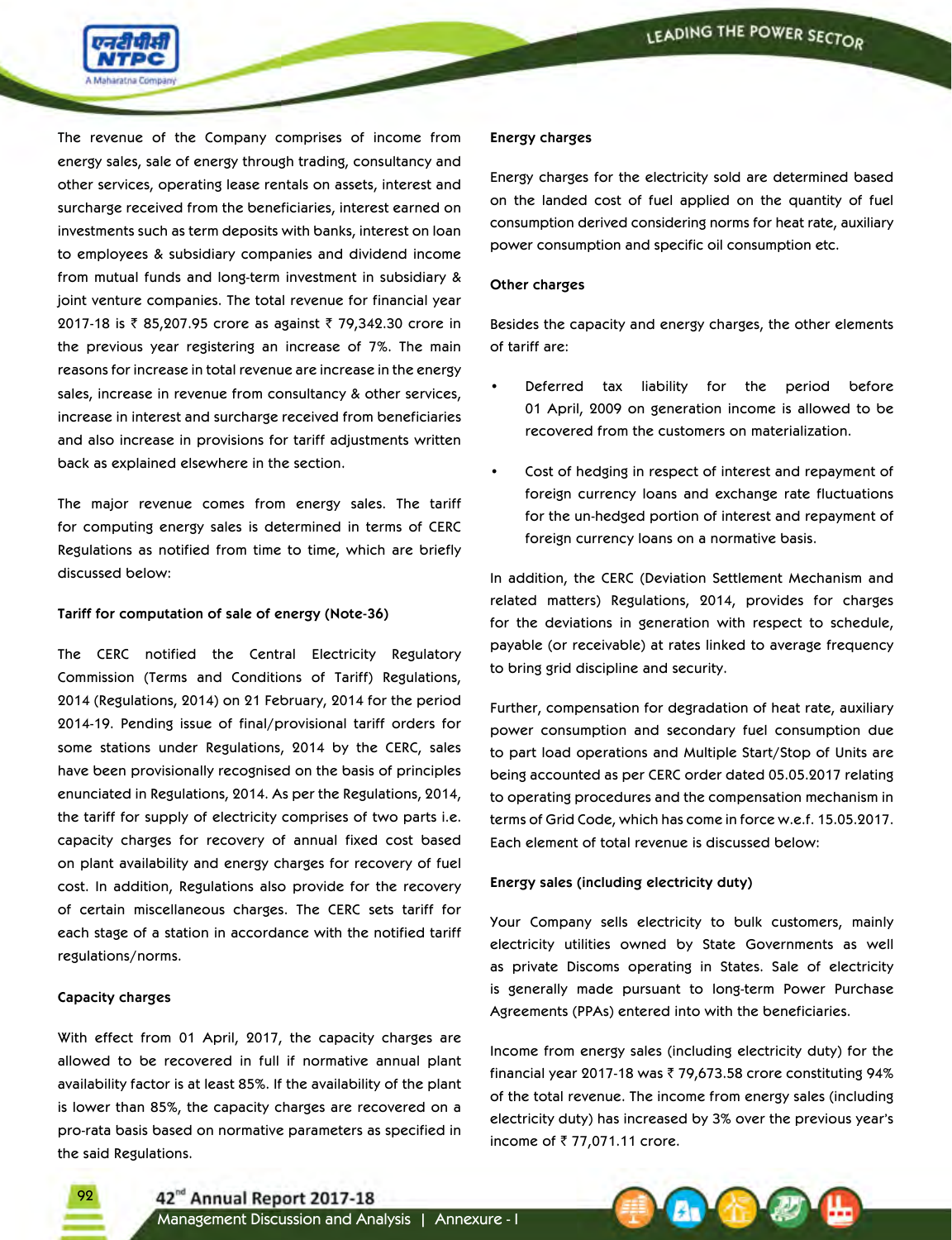

During the year, there is an increase in the commercial capacity by 3,978 MW as detailed below:

| Project/Unit       | Capacity<br>(MW) | Commercial<br><b>Operation Date</b> |
|--------------------|------------------|-------------------------------------|
| Kudgi U# 1         | 800              | 31.07.2017                          |
| Mandsaur Solar     | 250              | 01.09.2017                          |
| Mauda II U# 4      | 660              | 18.09.2017                          |
| Solapur U# 1       | 660              | 25.09.2017                          |
| Unchahar U# 6      | 500              | 30.09.2017                          |
| Bongaigaon U# 2    | 250              | 01.11.2017                          |
| <b>Rojmal Wind</b> | 50               | 10.11.2017                          |
| Kudgi U# 2         | 800              | 31.12.2017                          |
| Small Hydro        | 8                | 05.03.2018                          |
| Total              | 3,978            |                                     |

Further, the commercial capacity of 1,170 MW comprising Unit#1 of 660 MW of Mauda-II, 250 MW of Solar capacity at Ananthpuram and 260 MW of Solar Capacity at Bhadla Solar, which were declared under commercial operation during the financial year 2016-17, were available for the entire financial year 2017-18 as compared to part of financial year 2016-17.

The CERC has issued tariff orders for some of the stations for the period 2014-19 under Regulations 2014, and beneficiaries are billed based on such tariff orders issued by the CERC. For other stations, beneficiaries are billed in accordance with the principles given in the Regulations 2014. The energy charges in respect of the coal-based stations are provisionally billed based on the GCV of coal 'as received', measured at wagon top samples in respect of most of the stations barring a few on the grounds of safety issues, for the quantity supplied through conveyors/road and other difficulties. The amount provisionally billed is  $\bar{\tau}$  80,670.65 crore (31 March 2017:  $\bar{\tau}$ 74,710.65 crore).

Your Company has filed a writ petition before the Hon'ble Delhi High Court contesting certain provisions of the Regulations, 2014. As per directions from the Hon'ble High Court on the issue of point of sampling for measurement of GCV of coal on 'as received' basis, CERC has issued an order dated 25.01.2016 (subject to final decision of the Hon'ble High Court) that samples for measurement of coal on 'as received' basis should be collected from wagon top at the generating stations. The Company's review petition before the CERC in respect of the above order was dismissed vide their order dated 30.06.2016. Vide order dated 10.11.2016, the Hon'ble Delhi High Court has permitted your Company to approach the CERC with the difficulties being faced in implementation

of the order of CERC in this regard. Accordingly, the Company has filed a petition with the CERC dated 29.11.2016. In the meantime, CEA vide letter dated 17.10.2017 has informed Ministry of Power (MoP) that the margin of loss in GCV between as fired and as received would vary from plant to plant, season to season and varying coal characteristics and also opined that a margin of 85-100 Kcal/Kg for a pit head station and a margin of 105-120 Kcal/Kg for a non-pit head station may be considered as a loss of GCV of coal between as received and as fired. The petition is yet to be disposed off by CERC.

Pending disposal of the petition by the CERC and ratification by the Hon'ble Delhi High Court, measurement of GCV of coal is being done from wagon top samples in respect of most of the stations barring a few on the grounds of safety issues, for the quantity supplied through conveyors/road and other difficulties.

Sales have been provisionally recognised at  $\bar{z}$  79,683.50 crore (31 March 2017: ₹ 75,800.54 crore) on the said basis (Note 36(b)).

Sales include  $\bar{z}$  6.44 crore (31 March 2017:  $\bar{z}$  995.59 crore) pertaining to previous years recognised based on the orders issued by the CERC/Appellate Tribunal for Electricity (APTEL). This includes reversal of sales amounting to  $\bar{\tau}$  267.99 crore in respect of one of the stations, considering the directions issued by the CERC on 28.09.2017. Also, sales for the year amounting to  $\bar{z}$  96.73 crore has not been recognized considering the said directions. (Note 36(c))

Sales include ₹ 210.33 crore (31 March 2017: ₹ Nil) on account of income tax refundable to the beneficiaries as per Regulations, 2004. Sales also include  $\bar{\tau}$  66.98 crore (31 March 2017:  $\bar{z}$  46.04 crore) on account of deferred tax materialised which is recoverable from beneficiaries as per Regulations, 2014 (Note 36 (d)). Energy sales include electricity duty amounting to ₹ 879.77 crore (31 March 2017: ₹ 697.99 crore).

The average tariff for the financial year 2017-18 is  $\bar{\tau}$  3.23/ kWh as against  $\bar{\tau}$  3.30/kWh in the previous year. The average tariff includes adjustments pertaining to previous years. If the impact of such adjustments were to be excluded, the average tariff would be  $\bar{\tau}$  3.23/kWh in financial year 2017-18 as against ₹ 3.26/kWh in the previous year.

There has been 100% realization of the dues within the stipulated period for the fifteenth year in succession. Most of the beneficiaries have opened and are maintaining letter of credit equal to or more than 105% of average monthly billing. In order to ensure prompt and early payment of bills for supply of energy to beneficiaries, your Company has formulated a rebate scheme by way of providing graded

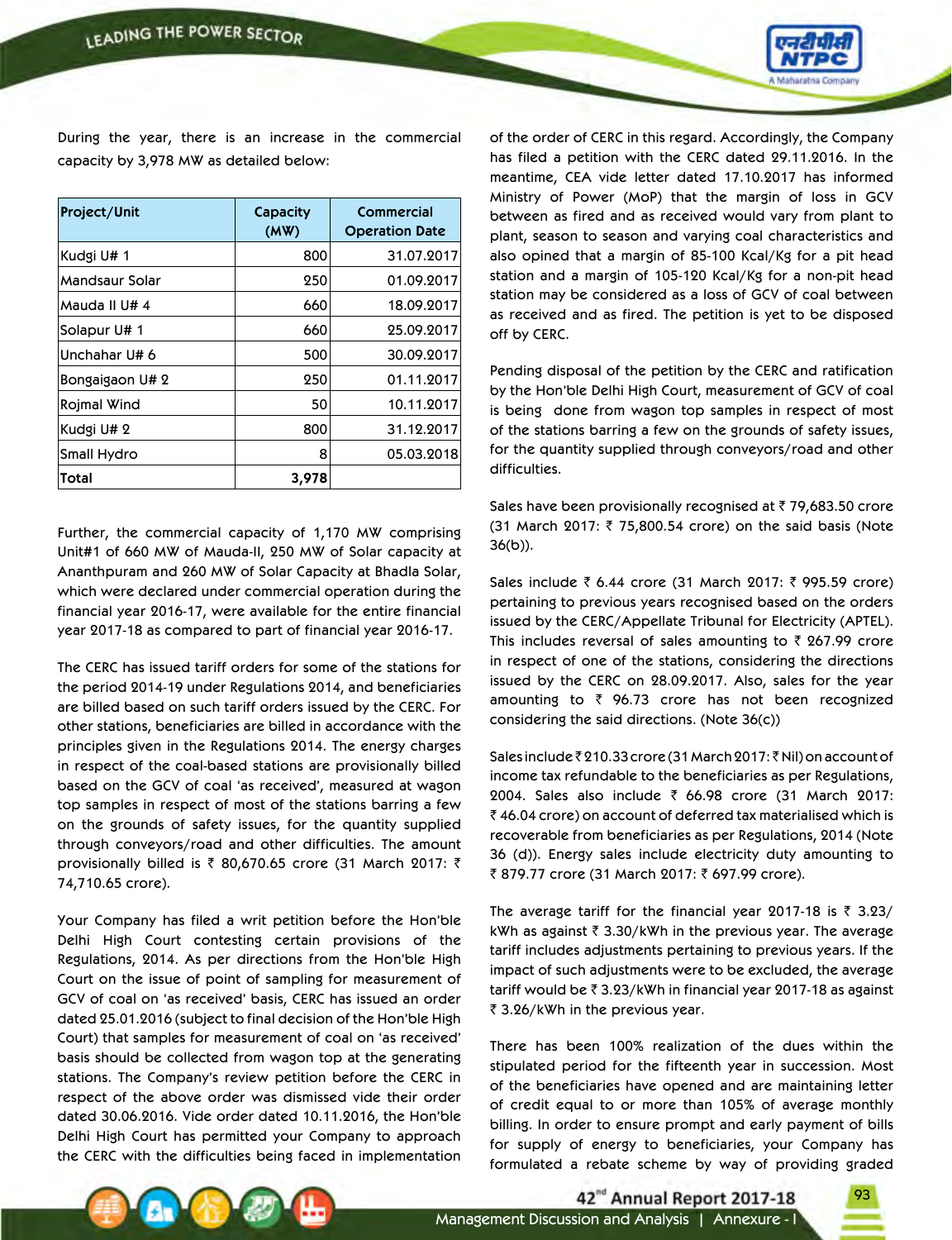

incentive for early payment based on the bill (s) raised on state utilities who are the members of NTPC's rebate scheme. The rebate is netted off from energy sales.

Tripartite agreements have been signed/extended by 29 states/union territories. The tripartite agreements for remaining states are likely to be signed shortly.

### **Sale of energy through trading**

Your Company has entered into new vertical of sale of energy through trading. During the financial year, your Company has accounted sales of energy purchased from solar power plants set up under National Solar Mission of  $\bar{\tau}$  1,439.58 crore (31 March 2017: ₹ Nil).

### **Consultancy and other services**

Accredited with an ISO 9001:2008 certification, the Consultancy Division of your Company undertakes consultancy and turnkey project contracts for domestic and international clients in the different phases of power plants viz. engineering, project management, construction management, operation & maintenance of power plants, research & development, management consultancy etc.

During the financial year 2017-18, Consultancy Division posted an income of  $\bar{z}$  154.67 crore as against  $\bar{z}$  132.72 crore achieved in the last financial year. In the financial year 2017-18, it has earned a profit before tax of  $\bar{\tau}$  57.08 crore. Orders valued at  $\bar{\tau}$  386.89 crore were secured by the division during the year.

### **Lease rentals on assets on operating lease**

As per the provisions of Appendix C to Ind AS 17 Leases w.r.t. determining whether an arrangement contains a lease, the Company has ascertained that the PPA entered into for two of the power stations fall under operating lease. Recovery of capacity charges towards depreciation (including AAD), interest on loan capital & return on equity (pre-tax) components from the beneficiaries are considered as lease rentals on the assets which are on operating lease. Accordingly, the lease rentals amounting to  $\bar{\tau}$  233.13 crore has been recognised in the financial year 2017-18 as compared to ₹ 240.42 crore in the last financial year.

### **Energy internally consumed**

Energy internally consumed relates to own consumption of power for construction works at station(s), township power consumption, etc. It is valued at variable cost of generation and is shown in 'Revenue from operations' with a debit to corresponding expense head under power charges. There is 8% decrease in the value of energy internally consumed during the year over the previous year mainly due to decrease in fuel cost.

#### **Interest from beneficiaries**

CERC Regulations provide that where after the truing-up, the tariff recovered is less than the tariff approved by the CERC, the Company shall recover from the beneficiaries the under recovered amount along-with simple interest. Accordingly, the interest recoverable from the beneficiaries amounting to  $\bar{\zeta}$  487.54 crore (31 March 2017:  $\bar{\zeta}$  397.09 crore) has been recognized as Interest from beneficiaries.

### **Provisions written back**

During the financial year 2017-18, the Company had written back provisions for tariff adjustments made in earlier years amounting to  $\bar{c}$  1,158.97 crore in comparison to  $\bar{c}$  162.49 crore in the financial year 2016-17. Substantial increase in provision for tariff adjustments written back is due to an amount of  $\bar{\tau}$  1,156.32 crore written back during the year pursuant to an order of the Hon'ble Supreme Court of India, in favour of the Company.

### **Interest income on assets on finance lease**

As per the provisions of Appendix C to Ind AS 17 Leases w.r.t. determining whether an arrangement contains a lease, the Company has ascertained that the PPA entered into for Stage-I of a power station with the beneficiary falls under the definition of finance lease. Accordingly, the written down value of the specified assets has been derecognized from PPE and accounted as Finance lease receivable (FLR). Recovery of capacity charges towards depreciation (including AAD), interest on loan capital & return on equity (pre-tax) components from the beneficiary are adjusted against FLR. The interest component of the FLR and amount received on account of revision of tariff of previous periods in respect of the above three elements are recognized as 'Interest income on Assets under finance lease'. Accordingly, an amount of  $\bar{z}$  166.52 crore has been recognized in the financial year 2017-18 as compared to  $\bar{\tau}$  154.31 crore in the last financial year.

### **Other income (Note 37)**

'Other income' mainly comprises income from interest on term deposits with banks, interest on loan to employees, dividend from investments in subsidiary & joint venture companies and 'Other non-operating income' comprising mainly surcharge received from beneficiaries, gain on sale of current investments, sale of scrap & miscellaneous income.

'Other income' in financial year 2017-18 was  $\bar{z}$  1,755.25



42<sup>nd</sup> Annual Report 2017-18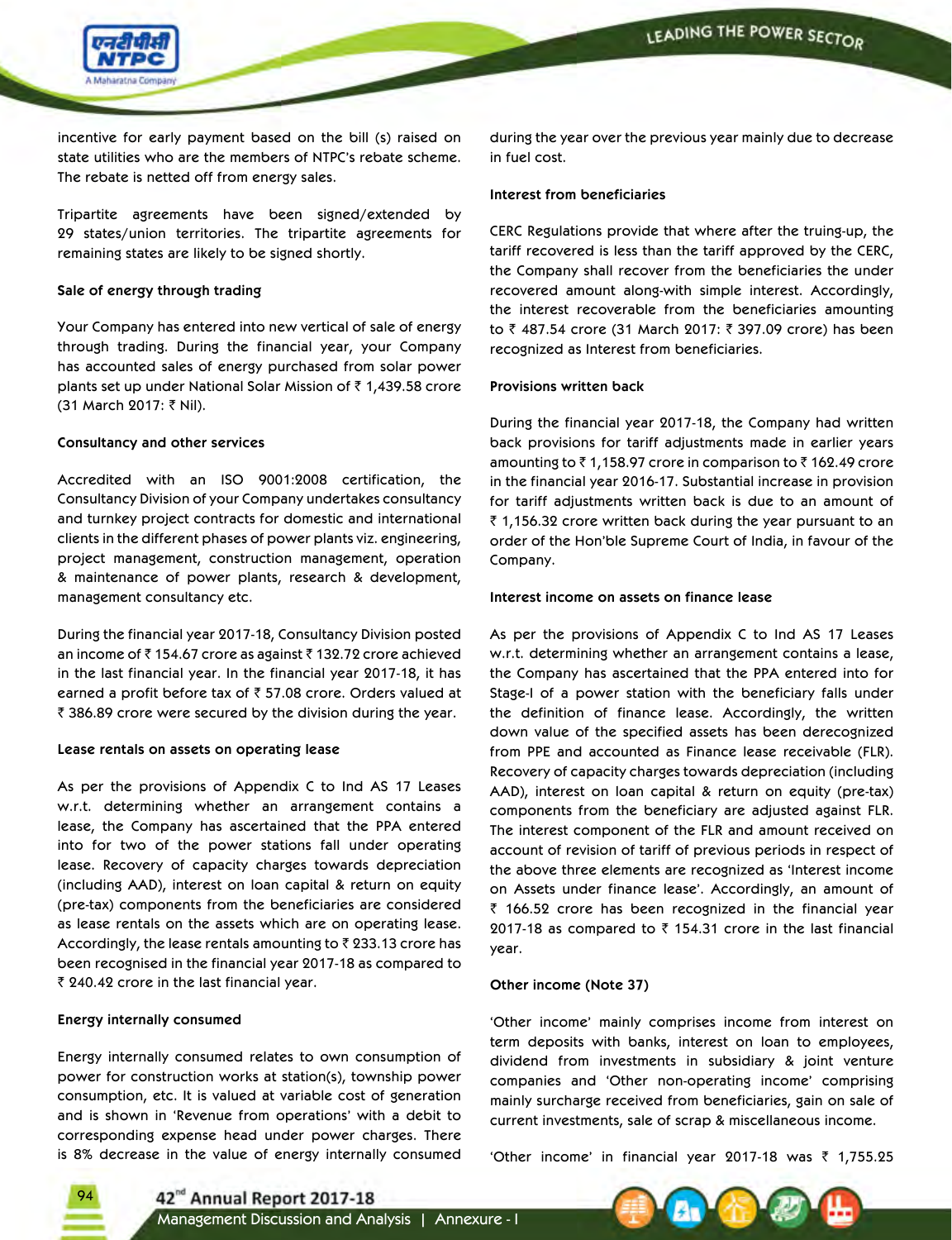

**(**` **Crore)** crore as compared to  $\bar{z}$  1,068.86 crore in the financial year 2016-17. Broadly, the break-up of other income is as under:

| <b>Particulars</b>                                                                                                            | FY 2017-18 | FY 2016-17 |
|-------------------------------------------------------------------------------------------------------------------------------|------------|------------|
| Interest on OTSS bonds / Loan to<br>State Government                                                                          |            | 2.03       |
| Income from deposits/loans,<br>current investment in mutual<br>funds, profit on redemption of<br>current investments          | 229.39     | 97.30      |
| Dividend from JVs and<br>Subsidiary Companies/Interest<br>from Subsidiary Company                                             | 202.39     | 168.16     |
| Income earned on other<br>heads such as surcharge from<br>beneficiaries , hire charges,<br>profit on disposal of assets, etc. | 1,377.97   | 879.30     |
| Total                                                                                                                         | 1,809.75   | 1,146.79   |
| Less: Transfer to EDC/<br>development of coal mines/<br>hedging cost recoverable/<br>(payable) to/from beneficiaries          | 54.50      | 77.93      |
| Net other income                                                                                                              | 1,755.25   | 1,068.86   |

Interest income from OTSS bonds (including loan to State Government) for financial year 2017-18 is  $\bar{\tau}$  Nil as compared to  $\bar{\zeta}$  2.03 crore in financial year 2016-17 due to complete redemption of OTSS bonds and repayment of loan in lieu of settlement of dues to State Government during financial year 2016-17. The Company has earned income of  $\bar{\tau}$  229.39 crore during the financial year 2017-18 on account of term deposits made in banks, investments in mutual funds and redemption of current investments as against  $\bar{\tau}$  97.30 crore earned last year. The income from investment in bank term deposits, mutual funds etc. has registered an increase of 136% from last financial year attributed to increase in earnings on account gain on sale of investments from  $\bar{\tau}$  24.81 crore to  $\bar{\tau}$  137.51 crore and increase in average annual investment from  $\bar{z}3,348$ crore in financial year 2016-17 to  $\bar{z}$  4,713 crore in financial year 2017-18.

We have earned  $\bar{\tau}$  185.57 crore as dividend from our investments in subsidiaries and joint venture companies. Further,  $\bar{\tau}$  16.82 crore has been earned as interest from loan to subsidiary companies. Also, an amount of  $\bar{\tau}$  1,377.97 crore has been earned from various other sources mainly consisting of surcharge received from beneficiaries  $\bar{\tau}$  507 crore, income tax refund  $\bar{\tau}$  405.69 crore, miscellaneous income of  $\bar{\tau}$  161.35 crore, sale of scrap  $\bar{z}$  136.90 crore, interest on loans to employees  $\bar{z}$ 59.35 crore and interest from contractors  $\bar{z}$  38.48 crore.

- **2. Expenses (Statement of Profit & Loss and Note-38, 39, 40 & 41)**
- **2.1 Expenses related to operations**

| <b>Particulars</b>             | FY 2017-18 |              | FY 2016-17 |              |
|--------------------------------|------------|--------------|------------|--------------|
| Commercial<br>generation (MUs) | 265,003    |              | 250,086    |              |
| <b>Expenses</b>                |            |              |            |              |
|                                | ₹ Crore    | ₹ per<br>kWh | ₹ Crore    | ₹ per<br>kWh |
| Fuel                           | 48,315.47  | 1.82         | 47,572.19  | 1.90         |
| Employee<br>benefits expense   | 4,734.67   | 0.18         | 4,324.60   | 0.17         |
| Other expense                  | 7,421.73   | 0.28         | 5,092.38   | 0.21         |
| Total                          | 60,471.87  | 2.28         | 56,989.17  | 2.28         |

The expenditure incurred on fuel, employee benefits expense and other expenses for the financial year 2017-18 was ₹ 60,471.87 crore as against the expenditure of  $\bar{\tau}$  56,989.17 crore incurred during the previous year. In terms of expenses per unit of power produced, it was  $\bar{\tau}$  2.28 per unit in financial year 2017-18 and same as in financial year 2016-17. Component-wise, there has been increase in the fuel cost, employee benefits expenses and in the other expenses. The increase in commercial generation due to commercial operation of new units i.e. units declared under commercial operations during the year as well as units declared under commercial operation during financial year 2016-17 which were under operation for part of the previous year as against under operation for full year during the current year has resulted in an additional operational expenditure of ₹ 3,045.09 crore.

A discussion on each of these components is given below:

### **2.1.1 Fuel**

Expenditure on fuel constituted 80% of the total expenditure relating to operations. Expenditure on fuel was  $\bar{\tau}$  48,315.47 crore in financial year 2017-18 in comparison to  $\bar{z}$  47,572.19 crore in financial year 2016-17 representing an increase of 1.56%. The break-up of fuel cost in percentage terms is as under:

| <b>Particulars</b>  | FY 2017-18 | FY 2016-17    |
|---------------------|------------|---------------|
| Fuel cost (₹ Crore) | 48,315.47  | 47,572.19     |
|                     |            | break-up<br>% |
| Coal                | 94.02%     | 95.09%        |
| Gas                 | 5.28%      | 4.29%         |
| Oil                 | 0.66%      | 0.60%         |
| Naphtha             | 0.04%      | 0.02%         |



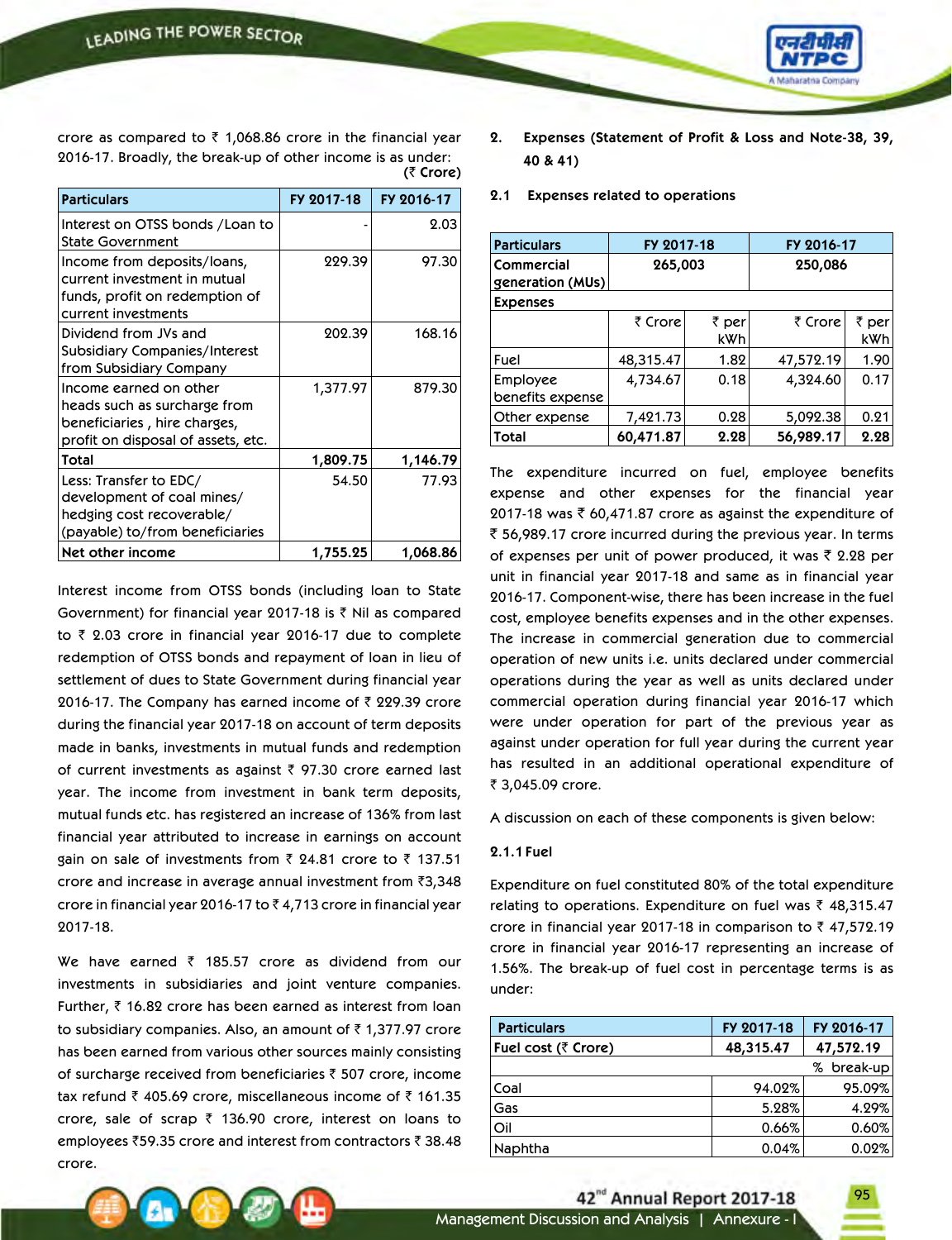

For the financial year 2017-18, the expenditure towards coal has increased, due to increase in the coal-based commercial generation from 237.735 BUs to 251.561 BUs.

The expenditure towards gas has increased due to increase in the gas consumption and generation from gas-based units. A part of increase in the expenditure towards gas is also attributable to the increase in average price of gas during the financial year 2017-18 as compared to previous year.

The expenditure towards other component of fuel cost i.e. oil and naphtha have also increased. The increase in the expenditure towards oil is due to higher average price during the financial year 2017-18 as compared to previous year and the increase in the expenditure towards naphtha is mainly due to higher average price during the financial year 2017-18 as compared to previous year.

An increase of  $\bar{\tau}$  2,383.94 crore in fuel cost is attributable to new commercial capacity added during the year as well as on commercial capacity added during previous year which was operational for part of the previous year as compared to full year operations during the current year.

Overall, fuel cost per unit generated decreased to  $\bar{\tau}$  1.82 in financial year 2017-18 from  $\bar{\tau}$  1.90 in financial year 2016-17.

The power plants of the Company use coal and natural gas as the primary fuels. Oil is used as a secondary fuel for coalfired plants and naphtha as an alternate fuel in gas-fired plants. Under the tariff norms set by the CERC, your Company is allowed to pass on fuel charges through the tariff, provided the Company meets specified operating parameters.

#### **2.1.2 Employee benefits expense (Note 38)**

96

Employee remuneration and benefits expense include salaries & wages, bonuses, allowances, benefits, contribution to provident & other funds and welfare expenses.

Employee benefits expense have increased from  $\bar{z}$  4,324.60 crore in financial year 2016-17 to  $\bar{\tau}$  4,734.67 crore in financial year 2017-18.

Of the total increase in employee benefits expense, an increase of  $\bar{\tau}$  157.02 crore is attributable to new commercial capacity added during the year as well as on commercial capacity added during previous year which was operational for part of the previous year as compared to full year operations during the current year. Further, there is an increase in employee benefit expenses due to pay revision provision which was due from 01 January, 2017 and has been recognized on an estimated basis.

In terms of expenses per unit of generation, it is  $\bar{\tau}$  0.18 in financial year 2017-18 as compared  $\bar{\tau}$  0.17 in previous financial year. These expenses account for approximately 8% of operational expenditure in financial year 2017-18.

### **2.1.3 Other expenses (Note 41)**

Other expenses consist primarily the expenses for repair and maintenance of plant & machinery, buildings, water charges, security, corporate social responsibility, electricity duty, contribution to water conservation fund, travelling, power charges, insurance, training and recruitment and provisions. These expenses are approximately 12% of operational expenditure in financial year 2017-18. In absolute terms, these expenses increased to  $\bar{z}$  7,421.73 crore in financial year 2017-18 from ₹ 5,092.38 crore in financial year 2016-17, registering an increase of 46%.

During the financial year 2017-18, the increase in other expenses is mainly on account of demand of water charges pertaining to earlier years in case of one power station amounting to  $\bar{\tau}$  305.55 crore, adverse impact of ERV to the tune of  $\bar{\tau}$  737.04 crore in comparison with previous year. Repair & maintenance expenses constitute 37% of total other expenses and have increased by  $\bar{\tau}$  445.26 crore in comparison with previous year, resulting in an increase of 19%.

In terms of expenses per unit of generation, it is  $\bar{\tau}$  0.28 in financial year 2017-18 as compared to  $\bar{\tau}$  0.21 in previous financial year. An increase of  $\bar{\tau}$  504.13 crore is on account of new commercial capacity added during the year as well as on commercial capacity added during previous year which was operational for part of the previous year as compared to full year operations during the current year.

Other expenses also include provisions amounting to  $\bar{\zeta}$  842.99 crore made during the year as against  $\bar{\zeta}$  161.10 crore in previous year. Provisions mainly include provision of

42<sup>nd</sup> Annual Report 2017-18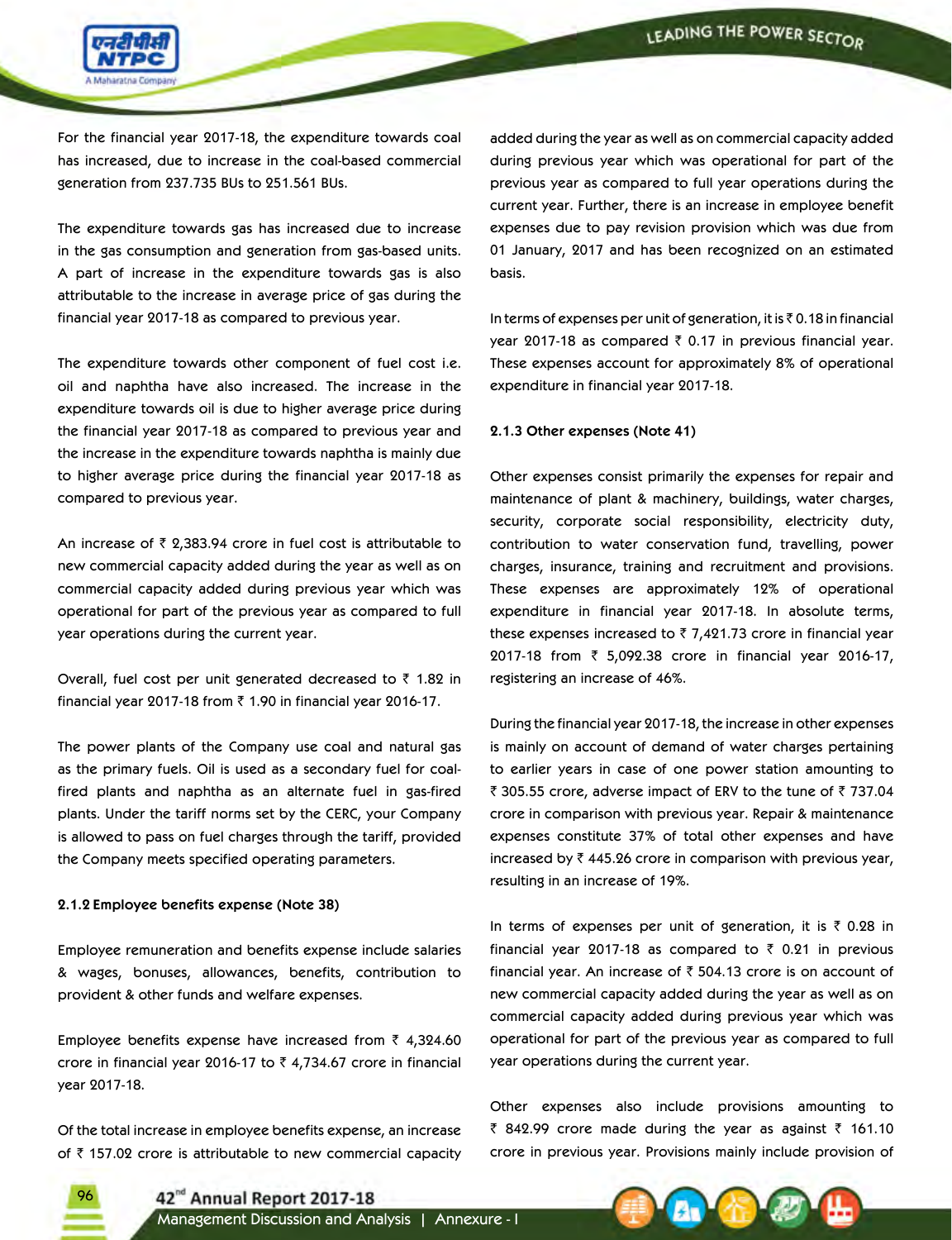

₹ 318.28 crore towards tariff adjustments, ₹ 21.95 towards obsolescence in stores,  $\bar{\tau}$  17.59 crore towards impairment in the value of investment by the Company in two joint venture companies i.e. NTPC BHEL Power Projects Private Ltd. ₹ 16.91 crore and  $\bar{z}$  0.68 crore in BF-NTPC Energy Systems Ltd.,  $\bar{z}$  4.92 crore towards unfinished minimum work programme for oil and gas exploration and provision of  $\bar{\tau}$  359.48 crore towards unserviceable capital works.

#### **2.2 Energy purchased for trading**

Company has incurred expenditure of  $\bar{\tau}$  1,313.51 crore on purchase of energy for trading during the financial year 2017-18 from solar power plants set up under National Solar Mission.

#### **2.3 Finance costs (Note 39)**

The finance costs for the financial year 2017-18 are  $\bar{\tau}$  3,984.25 crore in comparison to  $\bar{\tau}$  3,597.20 crore in financial year 2016-17. The details of interest and other borrowing costs are tabulated below:

**(**` **Crore)**

| <b>Particulars</b>                                                                  | FY 2017-18 | FY 2016-17 |
|-------------------------------------------------------------------------------------|------------|------------|
| Interest on:                                                                        |            |            |
| <b>Borrowings</b>                                                                   | 7,476.64   | 7,124.72   |
| Unwinding of discount on<br>vendor liabilities and discount<br>on commercial papers | 349.41     | 550.60     |
| Others                                                                              | 1.73       | 0.47       |
| <b>Total interest</b>                                                               | 7,827.78   | 7,675.79   |
| Other borrowing costs                                                               | 38.31      | 46.49      |
| Exchange differences regarded<br>as adjustment to interest costs                    | 274.05     |            |
| Total                                                                               | 8,140.14   | 7,722.28   |
| <b>Less: Transfers to</b>                                                           |            |            |
| <b>Expenditure during construction</b><br>period                                    | 3,958.95   | 4,005.33   |
| Development of coal mines                                                           | 196.94     | 119.75     |
| Net interest and other<br>borrowing costs                                           | 3,984.25   | 3,597.20   |

Total interest (including interest during construction) has increased by 2% over last financial year due to increase in both long-term and short-term borrowings. The long-term borrowings as on 31 March, 2018 was  $\bar{\tau}$  115,104.29 crore as against  $\bar{\tau}$  103,839.65 crore as on 31 March, 2017. Further

short-term borrowing also increased to  $\bar{\tau}$  6,500.32 crore as on 31 March, 2018 from ₹ 3,000.56 crore as on 31 March, 2017. For the financial year 2017-18, the average cost of borrowing has decreased to 6.99% from 7.44% in previous financial year. The decrease in the average cost of borrowing is because of lower rate of interest on new borrowings.

For the financial year 2017-18, an amount of  $\bar{\tau}$  3,958.95 crore relating to finance costs of projects under construction was capitalised while the corresponding amount for the previous year was  $\bar{z}$  4,005.33 crore. In addition,  $\bar{z}$  196.94 crore has been capitalised in respect of development of coal mines as against  $\bar{\tau}$  119.75 crore in previous year.

## **2.4 Depreciation, amortization and impairment expense (Note 40)**

The depreciation and amortization expense charged to the Statement of Profit and Loss during the financial year 2017- 18 was  $\bar{z}$  7,098.86 crore as compared to  $\bar{z}$  5,920.82 crore in financial year 2016-17, registering an increase of 20%. This is due to increase in the gross PPE by  $\bar{z}$  29,324.75 crore i.e. from  $\bar{z}$  1,11,414.60 crore in the previous financial year to  $\bar{c}$ 1,40,739.35 crore in the current financial year. The increase in gross block is largely on account of increase in commercial capacity by 3,978 MW resulting in additional capitalization on account of commercial declaration of new units. The depreciation on new units capitalised during the year is on pro-rata basis.

Further, depreciation for units declared commercial during financial year 2016-17 aggregating to 1,170 MW has been charged for the entire financial year 2017-18 as against a prorata charge during the financial year 2016-17. The impact on depreciation on this account for the financial year 2017-18 is ₹ 1,057.30 crore.

As per the accounting policy of the Company, depreciation on the assets of the generation of electricity business is charged on straight-line method following the rates and methodology notified by the CERC Tariff Regulations in accordance with Schedule II of the Companies Act, 2013 and depreciation on the assets of the coal mining, oil & gas exploration and consultancy business, is charged on straight line method following the rates specified in Schedule II of the Companies Act, 2013.

In case of certain assets, the Company has continued to charge higher depreciation based on technical assessment of useful life of those assets.

42<sup>nd</sup> Annual Report 2017-18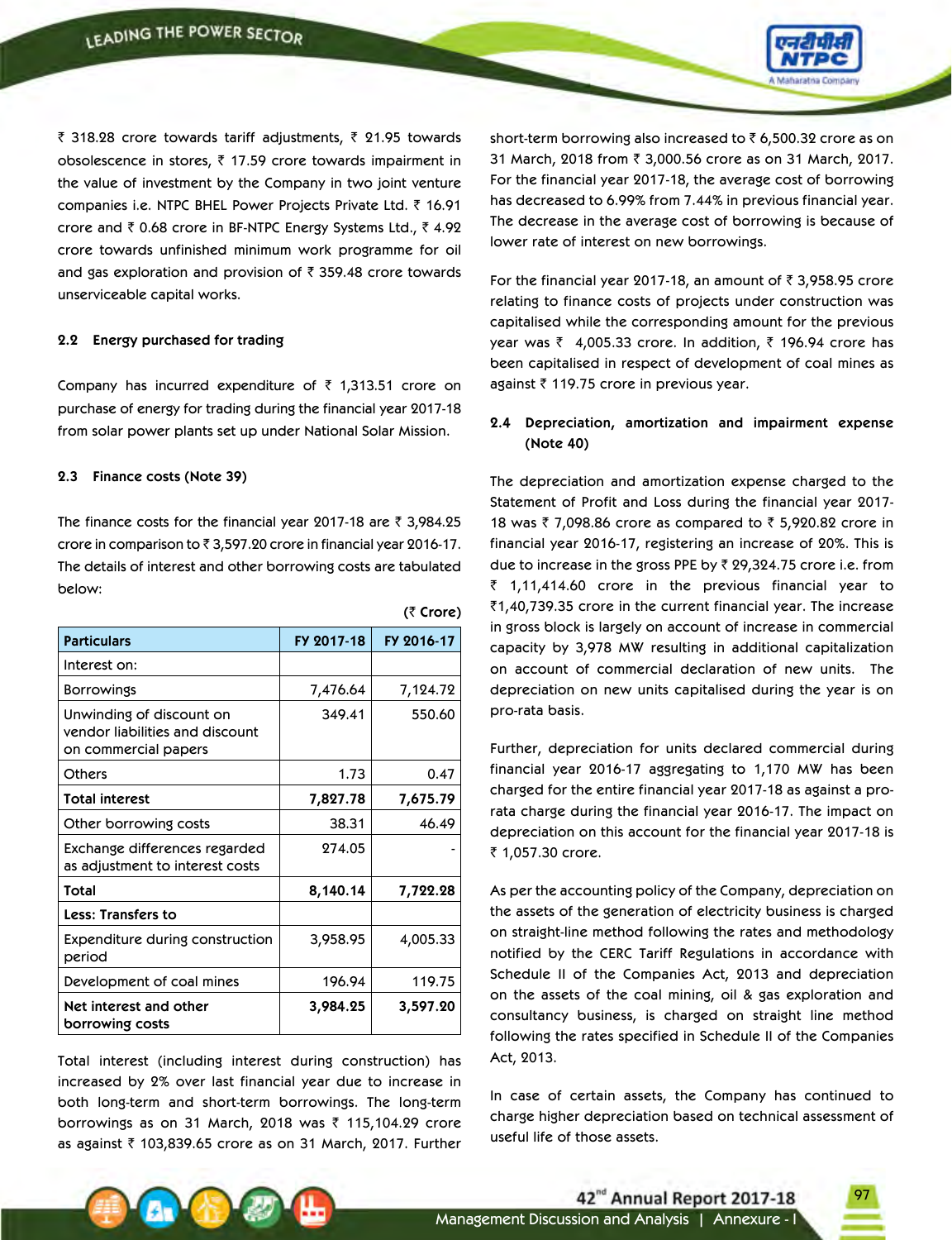$(\bar{\tau}$  Crore)



## **2.5 Net movement in regulatory deferral account balance (Net of tax) (Note 71)**

The Company is mainly engaged in generation and sale of electricity. The price to be charged by the Company for electricity sold to its customers is determined by the CERC, which provides extensive guidance on the principles and methodologies for determination of the tariff for the purpose of sale of electricity. The tariff is based on allowable costs like interest, depreciation, operation & maintenance expenses, etc. with a stipulated return. This form of rate regulation is known as cost-of-service regulations, which provide the Company to recover its costs of providing the goods or services plus a fair return. The Company is eligible to apply Ind AS 114, Regulatory Deferral Accounts. The standard permits an eligible entity to continue previous GAAP (Guidance Note on accounting for Rate Regulated Activities) accounting policy for its regulatory deferral account balances. Hence, Company has opted to continue with its previous GAAP accounting policy for such balances.

In terms of the guidance note, the exchange differences arising from settlement/translation of monetary item denominated in foreign currency to the extent recoverable from or payable to the beneficiaries in subsequent periods as per CERC Tariff Regulations are recognised on an undiscounted basis as 'Regulatory deferral account debit/credit balance' by credit/ debit to 'Movements in regulatory deferral account balances' during construction period and adjusted from the year in which the same becomes recoverable from or payable to the beneficiaries. Accordingly, an amount of  $\bar{\tau}$  584.72 crore for the year ended as at 31 March, 2018 has been accounted for as 'Regulatory deferral account debit balance' (31 March 2017: ₹ 187.09 crore accounted as 'Regulatory deferral account credit balance).

Considering the methodology followed by the CERC for allowing impact of the previous pay revision, various tariff orders issued by the CERC under Regulations, 2014 and the above-mentioned provision related to the change in law of CERC Tariff Regulations, 2014, a regulatory asset has been created (Regulatory deferral account debit balance) towards the increase in O&M expenditure due to the pay revision. This will be claimed upon implementation of revision of pay scales and discharge of related liabilities. Accordingly, an amount of  $\bar{\tau}$  118.32 crore for the year ended 31 March, 2018 has been accounted for as 'Regulatory deferral account debit balance' (31 March 2017: ₹ 522.83 crore).

Accordingly, for the financial year 2017-18, net movement in regulatory deferral account balances (net of tax) is  $\bar{\tau}$  553.00

98

crore whereas for the financial year 2016-17,  $\bar{\tau}$  263.92 crore was recognised as net movement in regulatory deferral account balances (net of tax).

### **3. Profit before tax**

The profit of the Company before tax and exceptional items is tabulated below:

|                                                       |            | \\\JIVIY <i>I</i> |
|-------------------------------------------------------|------------|-------------------|
| <b>Particulars</b>                                    | FY 2017-18 | FY 2016-17        |
| Total revenue                                         | 85,207.95  | 79,342.30         |
| Less:                                                 |            |                   |
| Expenditure related to<br>operations                  | 60,471.87  | 56,989.17         |
| Energy purchased for trading                          | 1,313.51   |                   |
| Finance cost                                          | 3,984.25   | 3,597.20          |
| Depreciation, amortization and<br>impairment expenses | 7,098.86   | 5,920.82          |
| Less:                                                 |            |                   |
| Exceptional items - impairment<br>loss on investment  |            | 782.95            |
| Profit before tax                                     | 12,339.46  | 12,052.16         |

### **4. Tax expense**

The Company provides for current tax in accordance with provisions of Income Tax Act, 1961 and for deferred tax considering the accounting policy of the Company.

#### **Provision for current tax**

A provision of  $\bar{c}$  1,625.50 crore has been made towards current tax for the financial year 2017-18 as against the provision of  $\bar{\tau}$  2,598.19 crore made in financial year 2016-17.

#### **Provision for deferred tax**

Regulations, 2014 provide for recovery of deferred tax liability as on 31.03.2009 from the beneficiaries. Accordingly, deferred tax liability as on 31.03.2009 is recoverable on materialisation from the beneficiaries. For the period commencing from 01 April, 2014, Regulations, 2014 provide for grossing up of the return on equity based on effective tax rate for the financial year based on the actual tax paid during the year on the generation income. Deferred asset for deferred tax liability for the year will be reversed in future years when the related deferred tax liability forms part of current tax. Accordingly, the same has been accounted as 'Deferred asset for deferred tax liability'.

The deferred tax for the year on account of timing difference is  $\bar{\tau}$  3,631.64 crore as against  $\bar{\tau}$  1,287.31 crore made in financial year 2016-17.

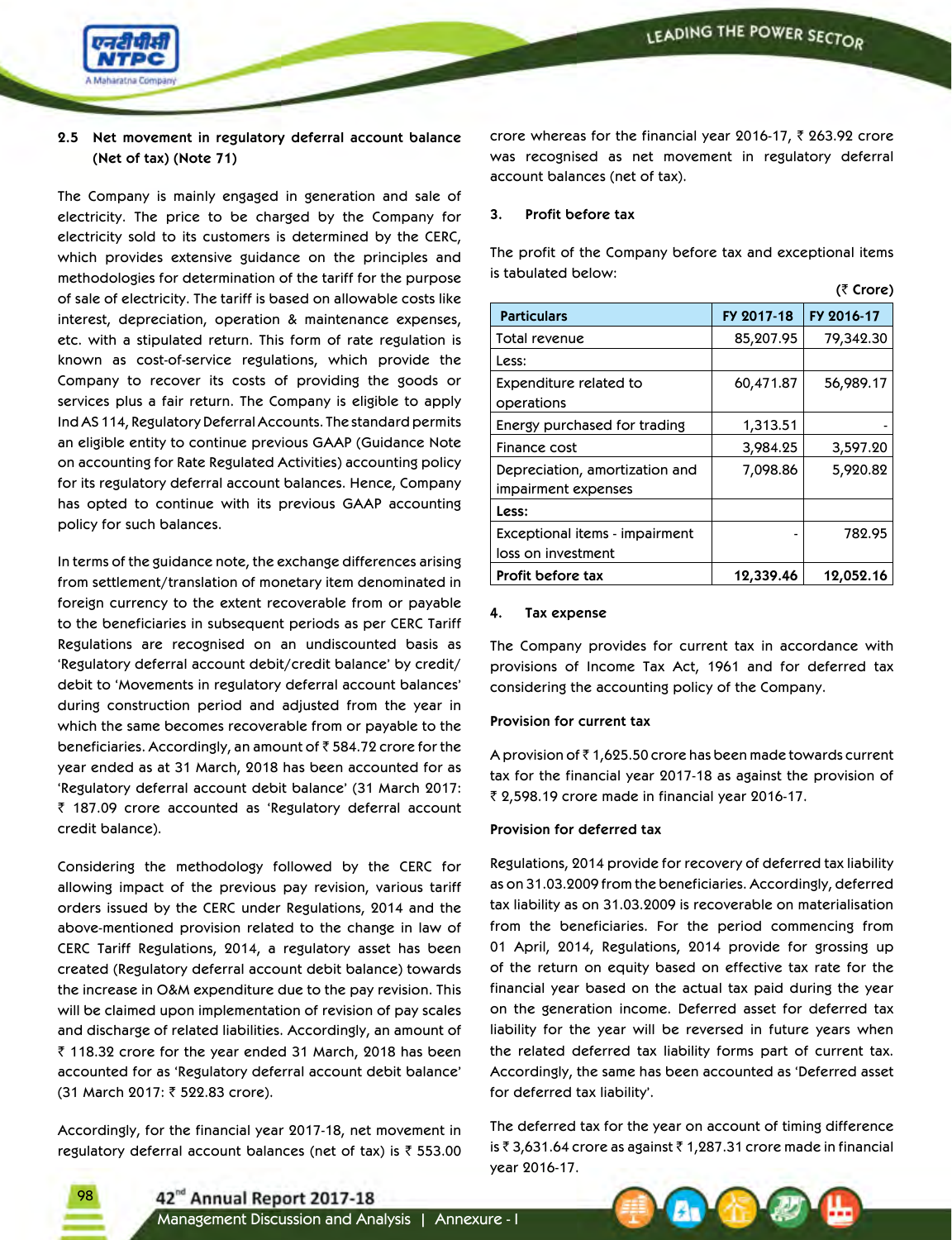

### **Details of tax provision**

|                            |                    |              | (₹ Crore)  |
|----------------------------|--------------------|--------------|------------|
| <b>Particulars</b>         | FY 2017-18         |              |            |
|                            | <b>Current tax</b> | Deferred tax | Total      |
| Provision for              | 2,576.80           | 3,631.64     | 6,208.44   |
| financial year             |                    |              |            |
| 2017-18                    |                    |              |            |
| Adjustments for            | (951.30)           |              | (951.30)   |
| earlier years              |                    |              |            |
| Adjustments for            |                    | (2,707.85)   | (2,707.85) |
| Deferred asset for         |                    |              |            |
| deferred tax liability     |                    |              |            |
| Net provision as per       | 1,625.50           | 923.79       | 2,549.29   |
| <b>Statement of Profit</b> |                    |              |            |
| and Loss                   |                    |              |            |

| <b>Particulars</b>                                             | FY 2016-17         |              |              |
|----------------------------------------------------------------|--------------------|--------------|--------------|
|                                                                | <b>Current tax</b> | Deferred tax | <b>Total</b> |
| Provision for<br>financial year<br>2016-17                     | 2,705.75           | 1287.31      | 3,993.06     |
| Adjust. for earlier<br>years                                   | (107.56)           |              | (107.56)     |
| Adjust. for Deferred<br>asset for deferred<br>tax liability    |                    | (954.68)     | (954.68)     |
| Net provision as per<br><b>Statement of Profit</b><br>and Loss | 2,598.19           | 332.63       | 2,930.82     |

Net provision of tax for the financial year 2017-18 was ₹ 2,549.29 crore in comparison to ₹ 2,930.82 crore in the financial year 2016-17.

#### **5. Profit after tax**

The profit of the Company after tax is tabulated below:

| <b>Particulars</b>                                                            | FY 2017-18 | FY 2016-17 |
|-------------------------------------------------------------------------------|------------|------------|
| <b>Profit before tax</b>                                                      | 12,339.46  | 12,052.16  |
| Less: Tax expense                                                             | 2,549.29   | 2,930.82   |
| Add:- Net movement in<br>regulatory deferral account<br>balances (net of tax) | 553.00     | 263.92     |
| Profit after tax                                                              | 10,343.17  | 9,385.26   |

#### **6. Other comprehensive income**

The other comprehensive income net of tax for the financial year 2017-18 is ₹ (-) 14.48 crore in comparison to ₹ (-) 203.38 crore in the financial year 2016-17. For the financial year 2017- 18, net actuarial loss on defined benefit plans is  $\bar{f}$  (-) 7.28 crore, while net gain on fair value of equity instruments is  $\bar{\tau}$  (-) 7.20 crore as against net actuarial loss on defined benefit plan and net loss on fair value of equity instrument amounting to  $\bar{\zeta}$  (-) 238.66 crore and  $\bar{\zeta}$  35.28 crore respectively in the previous financial year.

### **7. Segment-wise performance**

The Company has two reportable segments i.e. 'Generation of energy' and 'Others'. The Company's principal business is generation and sale of bulk power. Other segment include providing consultancy, project management and supervision, oil and gas exploration, coal mining and trading of energy.

The profit before unallocated corporate interest and other income & unallocated corporate expenses, interest and finance charges, in the generation business for the financial year 2017-18 was ₹ 17,801.36 crore as against ₹ 17,765.47 crore for financial year 2016-17. The income before unallocated corporate interest and other income & unallocated corporate expenses, interest and finance charges from other segment was ₹ 157.64 crore for financial year 2017-18 as against a loss of  $\bar{\tau}$  64.51 crore in the previous financial year.

### **C. Cash flows**

Cash & cash equivalents and cash flows on various activities are given below:

|                                                                                                  |              | (₹ Crore)    |
|--------------------------------------------------------------------------------------------------|--------------|--------------|
| <b>Particulars</b>                                                                               | FY 2017-18   | FY 2016-17   |
| Opening cash & cash equivalents                                                                  | 157.12       | 1,372.40     |
| Net cash from operating<br>activities                                                            | 19,248.35    | 20,013.92    |
| Net cash used in investing<br>activities                                                         | (20, 388.19) | (24, 414.12) |
| Net cash flow from financing<br>activities                                                       | 1,043.21     | 3,184.98     |
| Exchange difference arising from<br>translation of foreign currency<br>cash and cash equivalents |              | (0.06)       |
| Change in cash and cash<br>equivalents                                                           | (96.63)      | (1, 215.28)  |
| Closing cash & cash equivalents                                                                  | 60.49        | 157.12       |

99

# **(**` **Crore)**

**(**` **Crore)**

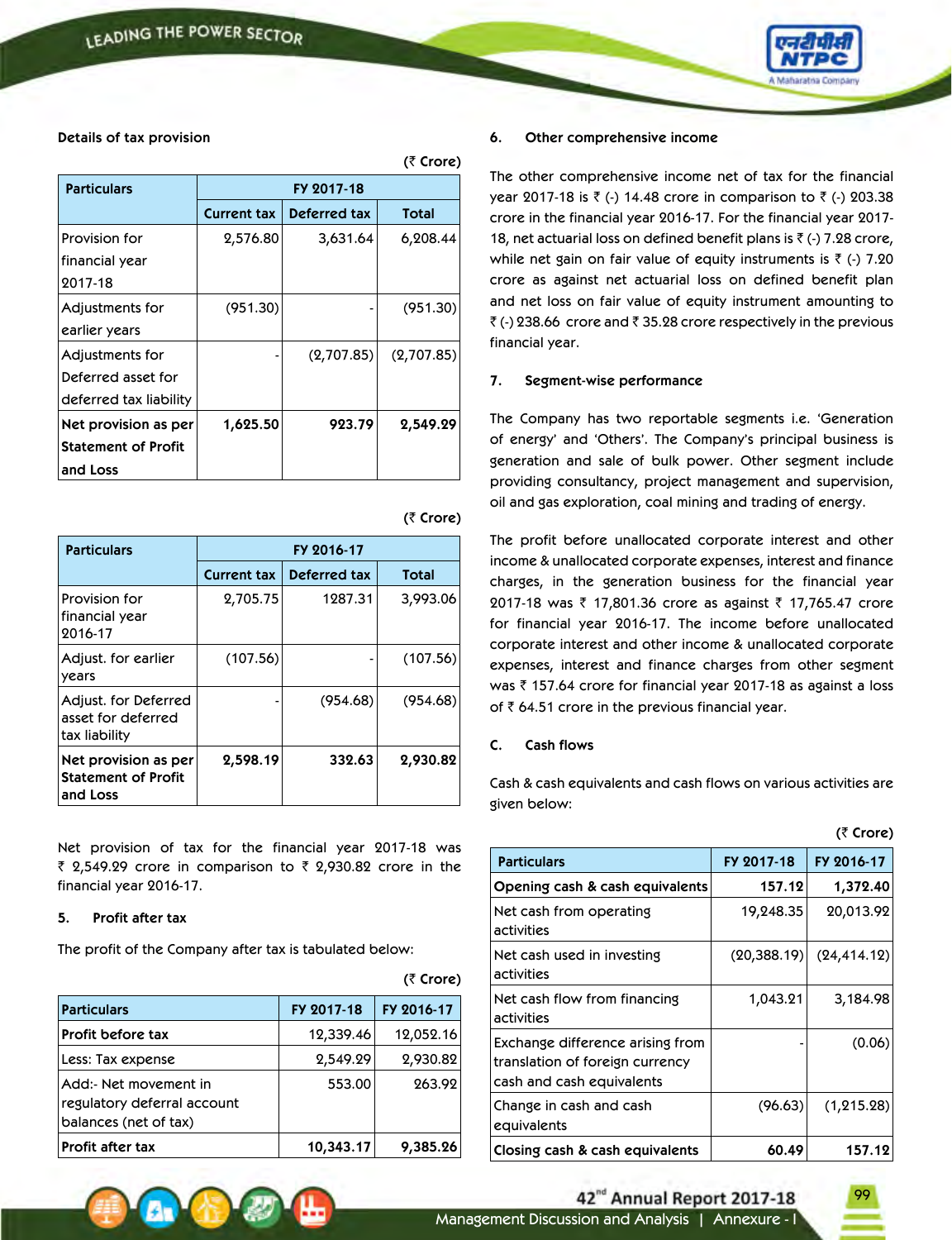LEADING THE POWER SECTOR

 $(F$   $C$  $O$  $P$ 

**(**` **Crore)**



Statement of cash flows comprises of cash flows from operating activities, investing activities and financing activities.

Net cash generated from operating activities was  $\bar{\tau}$  19,248.35 crore during the financial year 2017-18 as compared to  $\bar{z}$  20,013.92 crore in the previous year primarily due to advance of  $\bar{\tau}$  5,000 crore given to Railways which has been partially set off due to receipt of income tax refund during the year.

Cash outflows on investing activities arise from expenditure on setting up power projects, investments in joint ventures & subsidiaries and tax outflow on income from investing activities. Cash inflows arise from interest from banks and dividend income from joint ventures and subsidiaries and mutual funds. Cash invested on purchase of fixed assets decreased from ₹ 23,513.50 crore in financial year 2016-17 to ₹ 18,015.46 crore in financial year 2017-18. Considering all the investing activities, the net cash used in investing activities was  $\bar{\tau}$ 20,388.19 crore in financial year 2017-18 as compared to  $\bar{\tau}$ 24,414.12 crore in the previous year.

During the financial year 2017-18 the Company had an inflow of  $\bar{\tau}$  17,230.49 crore from non-current borrowings as against ₹ 23,803.92 in the previous year and inflow of  $\bar{z}$  3,499.76 crore from current borrowings (Commercial papers & cash credit) as against  $\bar{\tau}$  1,701.06 crore in the previous year. Cash used for repayment of non-current borrowings during the financial year 2017-18 was ₹ 6,966.57 crore as against ₹ 11,095.86 crore repaid in the previous year. Interest paid during the year was  $\overline{\zeta}$  7,857.17 crore as compared to  $\overline{\zeta}$  6,888.72 crore during the previous year. Cash used for paying dividend was ₹ 4,040.28 crore (31 March 2017: ₹ 3,595.03 crore) and the dividend tax thereon was  $\bar{\tau}$  816.40 crore (31 March 2017:  $\bar{\tau}$ 727.79 crore). Thus, from financing activities during the year, the Company has an inflow of  $\bar{\tau}$  1,043.21 crore as against an inflow of  $\bar{z}$  3,184.98 crore in the previous year.

## **FINANCIAL SUMMARY OF SUBSIDIARY COMPANIES**

Your Company has five subsidiary companies as at 31 March, 2018 out of which two (NESCL & NVVN) are wholly owned.

A summary of the financial performance of the subsidiary companies during the financial year 2017-18 based on their audited results is given below:

|     | $\sim$ $\sim$ $\sim$ $\sim$ $\sim$                |                                                                                 |                               |                                   |  |
|-----|---------------------------------------------------|---------------------------------------------------------------------------------|-------------------------------|-----------------------------------|--|
| SI. | Company                                           | <b>NTPC's</b><br>investment<br>in equity<br>(Ex. Share<br>application<br>Money) | <b>Total</b><br><b>Income</b> | Profit/<br>(Loss) for<br>the year |  |
| 1   | NTPC Electric Supply<br>Company Ltd. <sup>#</sup> | 0.08                                                                            |                               |                                   |  |
| 2   | NTPC Vidyut Vyapar<br>Nigam Ltd.                  | 20.00                                                                           | 5,036.93                      | 61.26                             |  |
| 3   | Kanti Bijlee Utpadan<br>Nigam Ltd.                | 1,042.89                                                                        | 869.04                        | (181.09)                          |  |
| 4   | Bhartiya Rail Bijlee<br>Company Ltd.              | 1,599.53                                                                        | 699.84                        | 27.21                             |  |
| 5   | Patratu Vidyut<br>Utpadan Nigam Ltd.              | 92.12                                                                           | (0.53)                        | 0.03                              |  |
|     | Total                                             |                                                                                 | 2,754.62 6,605.28             | (92.59)                           |  |

# Operations of the Company are suspended since 1 April, 2015.

#### **FINANCIAL SUMMARY OF JOINT VENTURE COMPANIES**

Your Company has interests in the following joint venture companies. Proportion of ownership and financial performance of the companies for the financial year 2017-18 are given below:

|                | (< crore)                                        |                                                                      |                                                             |                               |                                      |  |  |
|----------------|--------------------------------------------------|----------------------------------------------------------------------|-------------------------------------------------------------|-------------------------------|--------------------------------------|--|--|
| SI.            | Company                                          | <b>NTPC's</b><br>interest<br>(Ex. Share<br>application<br>Money) (%) | NTPC's<br>investment<br>in equity<br>(net of<br>impairment) | <b>Total</b><br><b>Income</b> | Profit/<br>(Loss)<br>for the<br>year |  |  |
| А.             | Joint venture companies incorporated in India    |                                                                      |                                                             |                               |                                      |  |  |
| 1              | Utility Powertech<br>Ltd. $e^*$                  | 50.00                                                                | 1.00                                                        | 962.57                        | 21.02                                |  |  |
| $\mathbf 2$    | NTPC-GE Power<br><b>Services Private</b><br>Ltd. | 50.00                                                                | 3.00                                                        | 67.98                         | (15.04)                              |  |  |
| 3              | NTPC-SAIL Power<br>Company Ltd.*                 | 50.00                                                                | 490.25                                                      | 2,644.45                      | 331.72                               |  |  |
| 4              | NTPC-Tamil Nadu<br><b>Energy Company</b><br>Ltd. | 50.00                                                                | 1,409.99                                                    | 3,576.15                      | 33.44                                |  |  |
| 5              | Ratnagiri Gas &<br><b>Power Private</b><br>Ltd.  | 25.51                                                                | 217.50                                                      | 2,322.98                      | 64.74                                |  |  |
| 6              | Konkan LNG<br>Private Ltd.                       | 25.51                                                                |                                                             | 317.25                        | (767.21)                             |  |  |
| $\overline{7}$ | Aravali Power<br>Company Private<br>Ltd.*        | 50.00                                                                | 1,433.01                                                    | 4,147.40                      | 577.75                               |  |  |

42<sup>nd</sup> Annual Report 2017-18

 $10<sub>c</sub>$